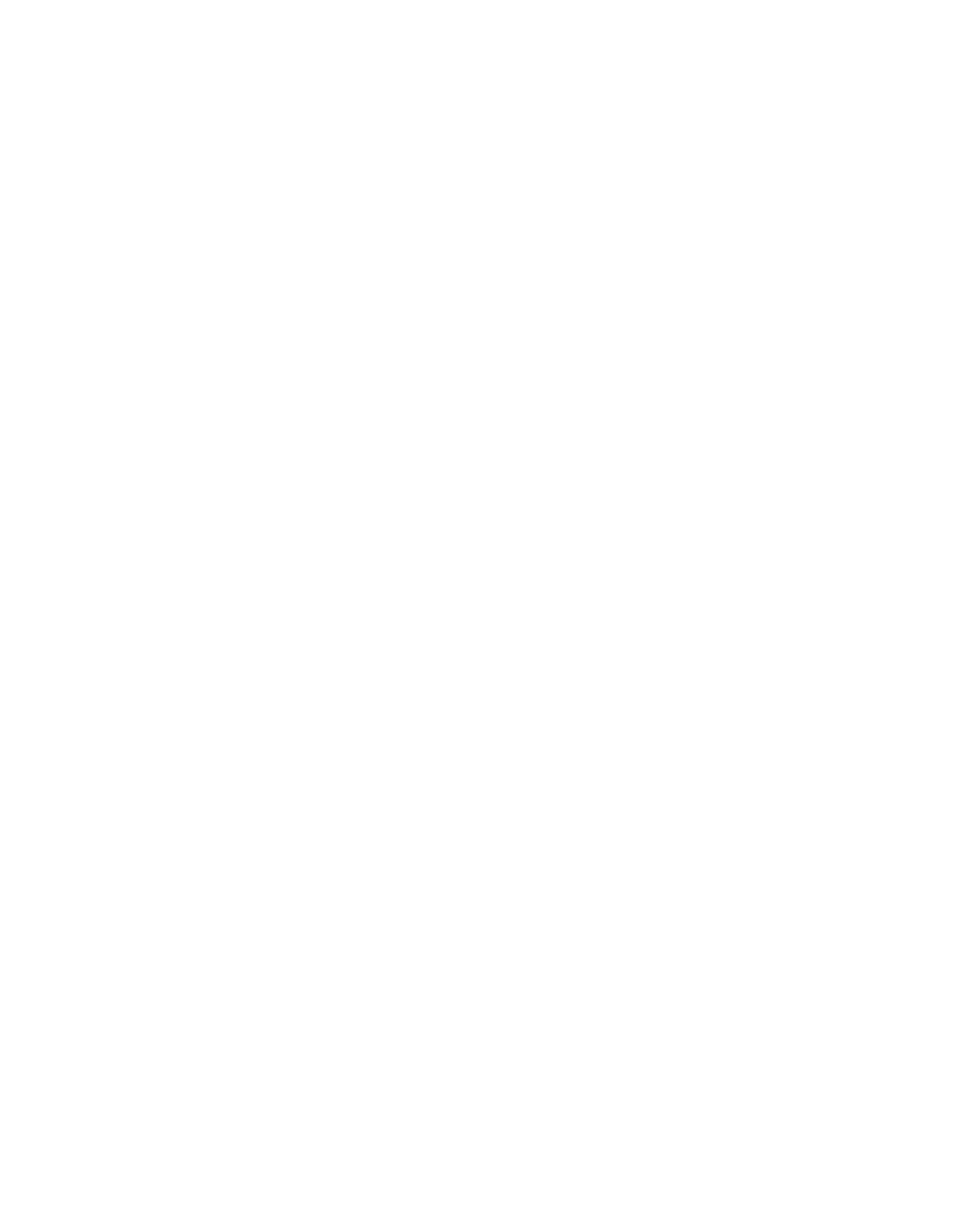| $\cdot 27$ |
|------------|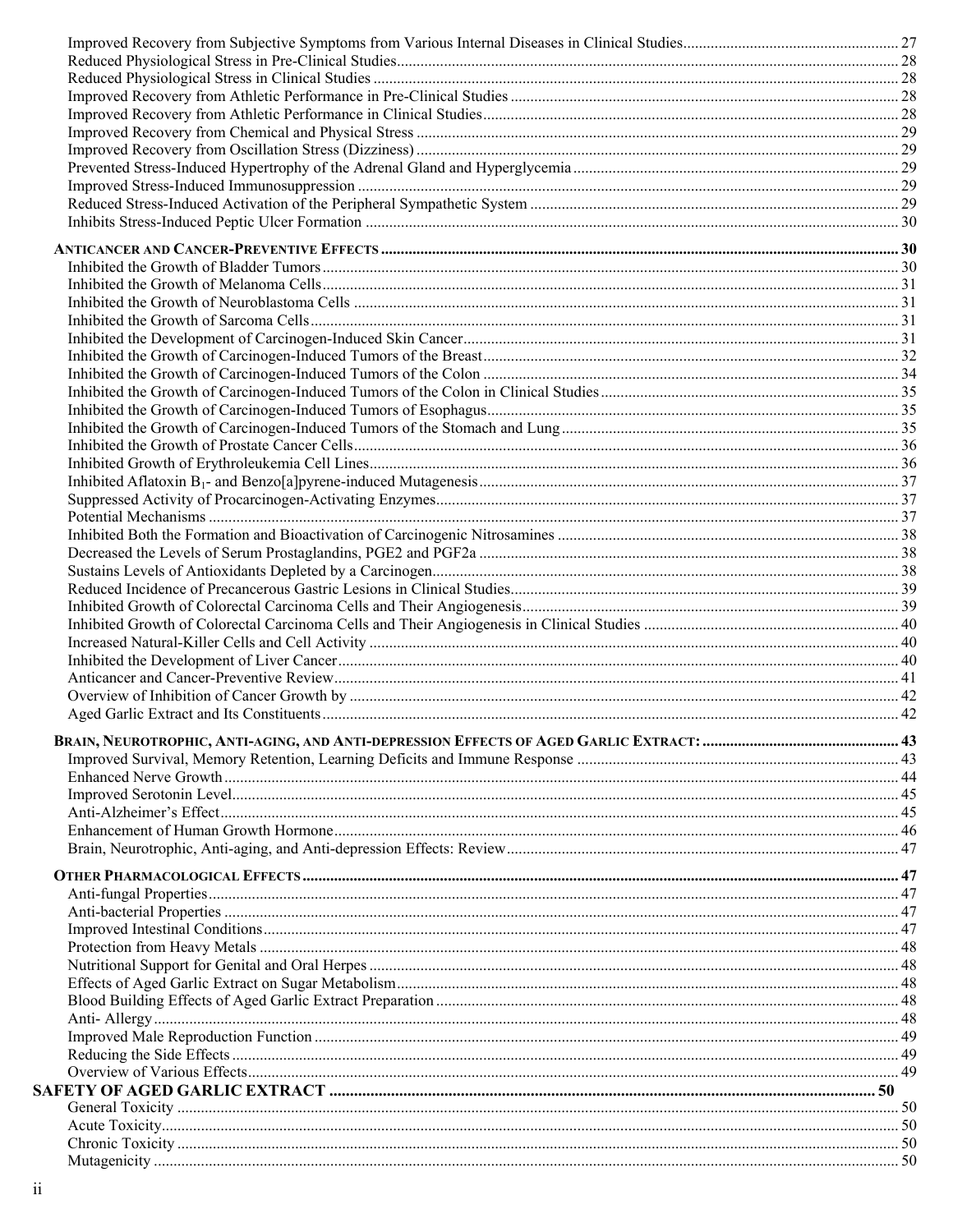| Protected Liver Cells from the Liver Toxins: Paracetamol (Acetaminophen), Carbon Tetrachloride and Bromobenzene  58 |  |
|---------------------------------------------------------------------------------------------------------------------|--|
|                                                                                                                     |  |
|                                                                                                                     |  |
|                                                                                                                     |  |
|                                                                                                                     |  |
|                                                                                                                     |  |
|                                                                                                                     |  |
|                                                                                                                     |  |
|                                                                                                                     |  |
| S-ALLYLMERCAPTOCYSTEINE (SAMC): A CONSTITUENT UNIQUE TO AGED GARLIC EXTRACT 62                                      |  |
|                                                                                                                     |  |
|                                                                                                                     |  |
|                                                                                                                     |  |
|                                                                                                                     |  |
|                                                                                                                     |  |
|                                                                                                                     |  |
|                                                                                                                     |  |
|                                                                                                                     |  |
|                                                                                                                     |  |
|                                                                                                                     |  |
|                                                                                                                     |  |
|                                                                                                                     |  |
|                                                                                                                     |  |
|                                                                                                                     |  |
|                                                                                                                     |  |
|                                                                                                                     |  |
|                                                                                                                     |  |
|                                                                                                                     |  |
|                                                                                                                     |  |
|                                                                                                                     |  |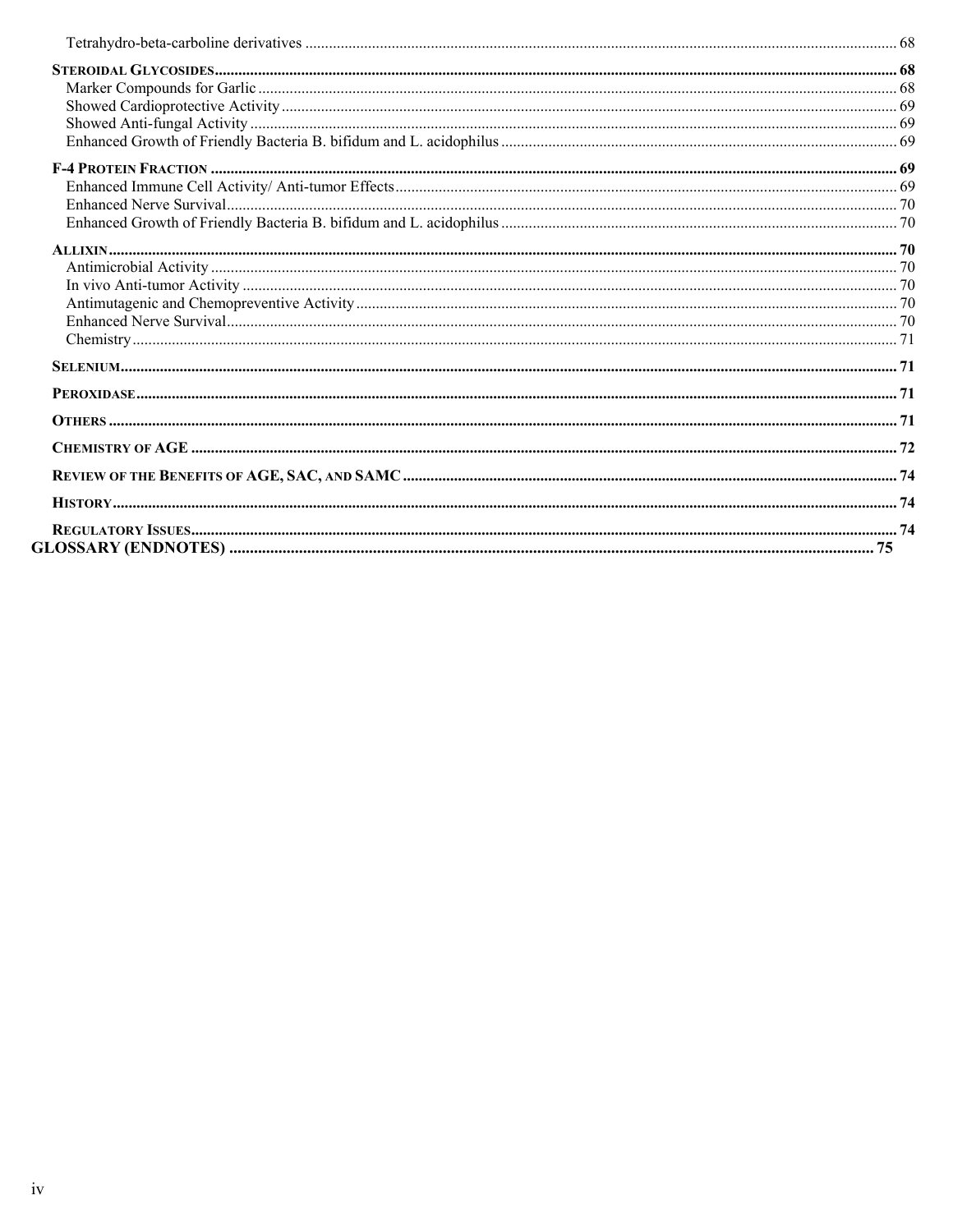# **AGED GARLIC EXTRACT**

Kyolic<sup>®</sup> Aged Garlic Extract<sup>™</sup> is truly the only odorless garlic supplement in the market. The production of Kyolic Aged Garlic Extract begins with garlic grown on Wakunaga farms under strictly controlled organic conditions without the use of chemical fertilizers, herbicides or pesticides. Wakunaga's garlic crop is cultivated with time-tested procedures to enhance its beneficial constituents. Quality control begins when the harvested raw garlic is tested for conformity to specified quality standards. Only the finest garlic is used for the production of Kyolic. The unique aging process applied in manufacturing Aged Garlic Extract distinguishes Kyolic from other garlic products available on the market. First, the garlic cloves are cleaned and sliced. Then, under carefully controlled conditions, the sliced garlic is stored in an aqueous ethanol solution in stainless steel tank and naturally aged, without heating, for up to 20 months. Through this unique process, the harsh and unstable organosulfur compounds are converted into mild and effective compounds including the sulfur-containing amino acids (e.g. *S-*allylcysteine, *S-*allylmercaptocysteine) and Maillard reaction products that are responsible for Kyolic's health benefits, and the extract is reported to increase the antioxidant effects during the natural aging process. This conversion eliminates odor-causing components, resulting in the truly odorless Kyolic Aged Garlic Extract that contains safe, stable, bioavailable and beneficial compounds. Kyolic Aged Garlic Extract is manufactured and quality controlled under International Standard Organization (ISO) 9001 and Good Manufacturing Practices (GMP) as detailed in Part 211 of Title 21 of The Code of Federal Regulations. Aged Garlic Extract also complies with the specifications established in the US Pharmacopeia/National Formulary (USP/NF) monograph. Aged Garlic Extract, and its various constituents, has been the subject of almost 600 scientific studies around the world including Japan, the United States and Europe since its development in 1955. The following are short summaries of published data, which confirm the safety and effectiveness of this unique garlic preparation.

# **PHARMACOLOGICAL PROPERTIES OF AGED GARLIC EXTRACT**

### **Cardioprotective Effects Seen in Clinical Studies**

|                                                                                                                                                         | The following clinical studies have shown the reduction of cardiovascular disease risk factors including<br>reduction of blood lipids or fats, such as serum cholesterol, and triglycerides, inhibition of platelet aggregation<br>or blood-thinning effects, enhancement of circulation and reduction in blood pressure following the intake of<br>Aged Garlic Extract:<br><b>Inhibits Plaque Formation in the Coronary Artery</b>                                                                                                                                                                                                                                                                   |
|---------------------------------------------------------------------------------------------------------------------------------------------------------|-------------------------------------------------------------------------------------------------------------------------------------------------------------------------------------------------------------------------------------------------------------------------------------------------------------------------------------------------------------------------------------------------------------------------------------------------------------------------------------------------------------------------------------------------------------------------------------------------------------------------------------------------------------------------------------------------------|
| Budoff, M., Takasu, J. et al.<br>FASEB J. 2003, April 15, 2003,<br>San Diego.                                                                           | A randomized double-blind placebo controlled pilot clinical study has shown significant inhibition of plaque<br>formation in the coronary artery of heart surgery patients by consuming 4ml of Kyolic® Aged Garlic Extract™<br>a day, for about a year. Approximately 65% of significant reduction in plaque formation was observed in the<br>Kyolic goup compared to placebo. Blood homocysteine and LDL have a tendency to reduce via Kyolic<br>supplementation as well. In addition, HDL has a tendency to increase. Thus, Kyolic AGE may be very<br>beneficial and useful for prevention of stopping blood flow to the heart, especially in high-risk people<br>including heart surgery patients. |
| Budoff, M., Takasu, J. et al. 2004.<br>Prev. Med. 39(5): 985-91.<br>Budoff, M. et al. FASEB J. April<br>2003, San Diego.                                | Budoff et al. found in their one year, placebo-controlled, double-blind, randomized pilot study that patients<br>with known coronary artery disease who were given 4 ml of Kyolic® Aged Garlic Extract™ for one year have<br>a significantly lower calcium score (mean change: $7.5 \pm 9.4\%$ ) than the placebo group (22.2 $\pm$ 18.5%). This<br>pilot study indicates the potential ability of AGE to inhibit the rate of progression of coronary calcification.                                                                                                                                                                                                                                  |
| <b>Budoff M. Aged Garlic Extract</b><br>Retards Progression of Coronary<br>Artery Calcification. J. Nutr.<br>2006;136 Suppl 3:S741-4.                   | Using electron beam computed tomography (EBCT) in a placebo-controlled, double-blind, randomized pilot<br>study, aged garlic extract (AGE) has been shown to inhibit coronary plaque formation by 7.5% in patients on<br>statin therapy.                                                                                                                                                                                                                                                                                                                                                                                                                                                              |
| Amagase, H., Budoff, M. et al.<br>FASEB J. April 2004, 18(6):<br>600:6.<br>Amagase, H., Budoff M. and<br>Rosen, R.T. ICNPR. July 31-<br>August 4, 2004. | A randomized, double-blind, placebo-controlled clinical study has shown more than 65% significant inhibition<br>of plaque formation of cardiac patients consuming 4ml of Kyolic® Aged Garlic Extract™ a day for over a year<br>compared to the placebo. Significant reductions of blood pressure, platelet aggregation, LDL oxidation and<br>homocysteine level were also observed in the Kyolic AGE group in many other clinical studies, which was<br>done in a same -blind, placebo-controlled manner. This suggests that Kyolic AGE may be useful and<br>beneficial in the treatment and prevention of cardiac atherosclerosis through multiple risk reduction<br>mechanisms.                     |

**Lipid Lowering Effects**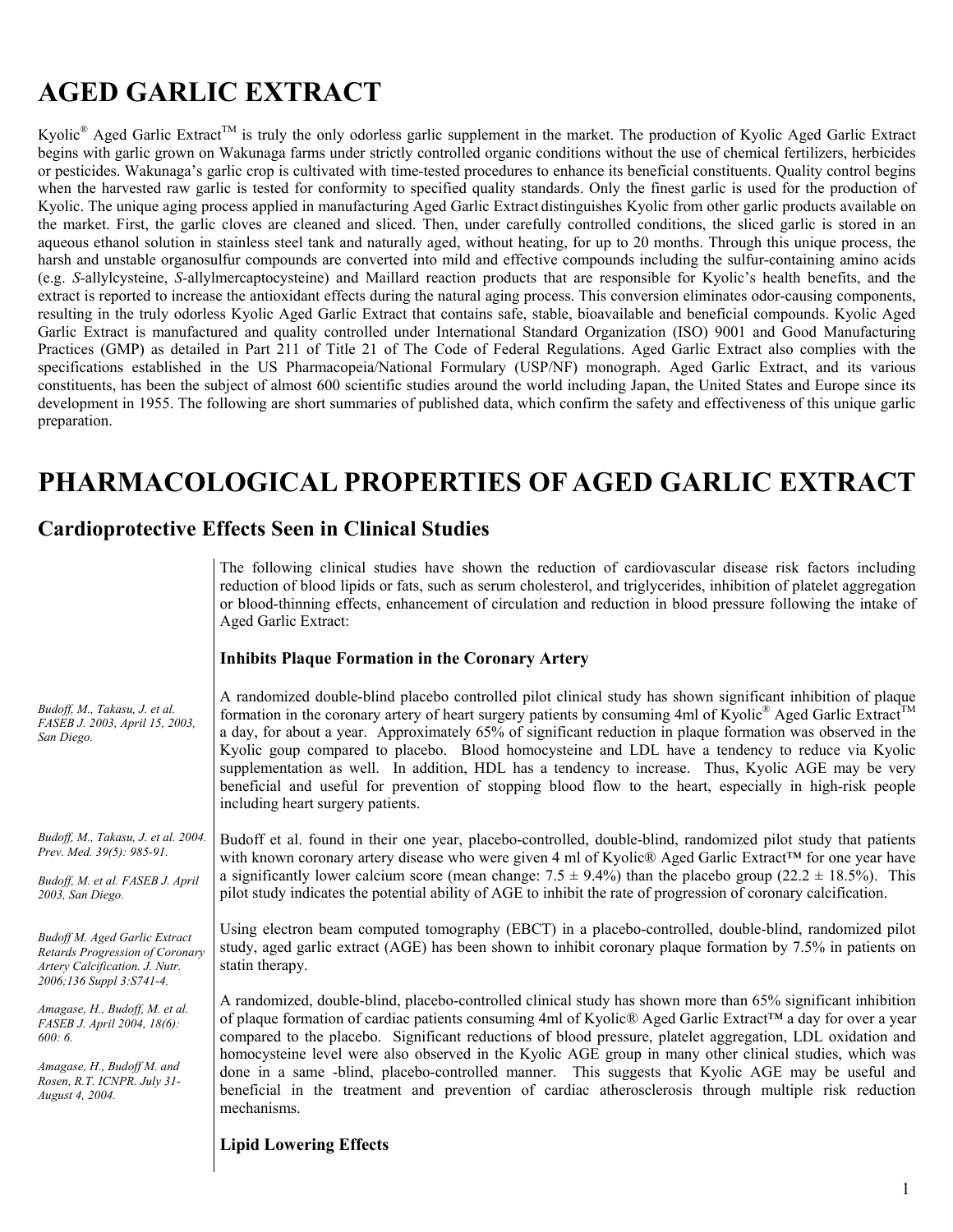| Lau, B., Lam, F. et al. 1987. Nutr.<br>Res. 7:139-149.                                                                                                                                              | Lau et al. (1987) administered four capsules of Kyolic® Aged Garlic Extract liquid daily to subjects with<br>elevated levels of cholesterol (220-440 mg/dl) while another group received a placebo indistinguishable from<br>the Kyolic capsules. Serum levels of cholesterol and triglycerides in the Kyolic-taking group significantly<br>dropped, while the placebo group showed no change. After six months, 11 of 15 subjects or 73% experienced a<br>significant reduction in serum cholesterol compared to baseline $(\sqrt{12-31\%})$ , while 10 of 15 subjects<br>experienced drops of greater than 10% in triglycerides. Moreover, subjects' serum levels of LDL cholesterol, a<br>major risk factor for heart disease, were decreased by Kyolic supplementation. Concurrently, an increase in<br>HDL cholesterol, which is known to protect against heart disease, was observed in the Kyolic-taking group. |
|-----------------------------------------------------------------------------------------------------------------------------------------------------------------------------------------------------|------------------------------------------------------------------------------------------------------------------------------------------------------------------------------------------------------------------------------------------------------------------------------------------------------------------------------------------------------------------------------------------------------------------------------------------------------------------------------------------------------------------------------------------------------------------------------------------------------------------------------------------------------------------------------------------------------------------------------------------------------------------------------------------------------------------------------------------------------------------------------------------------------------------------|
| Silagy, C. and Neil, A. 1994. J.<br>Royal Coll. Physic. Lond. 28(1):<br>$39 - 45.$                                                                                                                  | Lau's paper (1987) met the stringent criteria established for the meta-analysis of various clinical studies<br>conducted by Silagy et al. (1994) to determine the effects of garlic on cholesterol. Pooling Lau's data in with a<br>total of 16 trials including more than 900 subjects confirmed that garlic-treated subjects experienced a 12%<br>reduction in cholesterol beyond the effect of placebos alone.                                                                                                                                                                                                                                                                                                                                                                                                                                                                                                      |
| Warshafsky, S., Kamer, R. et al.<br>1993. Ann. Intern. Med. 119:<br>599-605.                                                                                                                        | Another meta-analysis conducted by Warshafsky et al. (1993) included Lau's paper (1987) in the pooled data<br>and found a 9% reduction in cholesterol from garlic intake.                                                                                                                                                                                                                                                                                                                                                                                                                                                                                                                                                                                                                                                                                                                                              |
| Kawashima, Y., Ochiai, Y., et al.<br>1989. Shinryou To Shinyaku<br>(Treat. New Med.) 26: 377-388.                                                                                                   | After taking four capsules of a Kyolic <sup>®</sup> Liquid Aged Garlic Extract preparation containing vitamin $B_1$ , vitamin<br>$B_{12}$ and liver extract, each day for 16 weeks, a 9% reduction in serum cholesterol (234±10 mg/dl $\rightarrow$ 213±10<br>mg/dl), a 17% reduction in triglycerides (229±20 mg/dl $\rightarrow$ 190±16 mg/dl) and a 9% reduction in LDL<br>cholesterol (152±10 mg/dl $\rightarrow$ 138±10 mg/dl) were seen in 19 patients studied by Kawashima et al. (1989).                                                                                                                                                                                                                                                                                                                                                                                                                       |
| Yeh, Y., Lin, R. et al. 1995. J.<br>Am. Coll. Nutr. 13:545<br>Yeh, Y., Lin, Ret al. 1997. In Food<br>Factors for Cancer Prevention.<br>Ohigashi, et al. eds., p 226-230.<br>Springer-Verlag, Tokyo. | In a five-month, double-blind, randomized, placebo-controlled intervention study of men with high cholesterol<br>(241±21 mg/dl) by Yeh et al. (1995, 1997), Aged Garlic Extract was found to reduce total plasma and LDL-<br>cholesterol by 7% and 10%, respectively. During the study, the men maintained their normal diets.                                                                                                                                                                                                                                                                                                                                                                                                                                                                                                                                                                                         |
| Steiner, M, Lin, R. et al. 1996a.<br>Shinyaku To Rinsho (New Drug<br>Clin.) $45(3)$ : $456-466$ .<br>Steiner, M and Lin, R. 1994. J.<br>Amer. Coll. Nutr 13(5): 524.                                | Steiner et al. (1994, 1996a) in a six-month, double-blind, crossover study found that aged garlic extract powder<br>supplementation led to a modest reduction in LDL cholesterol (8%) in free-living men with high cholesterol<br>levels (230-290 mg/dl) on a lowfat/low cholesterol diet. No change in HDL was noted. In participants, who had<br>good compliance in their regimes, triglycerides were significantly reduced 18.9% compared to baseline and<br>6.7% compared to placebo.                                                                                                                                                                                                                                                                                                                                                                                                                              |
| Steiner, M, Lin, R. et al. 1996b.<br>Am. J. Clin. Nutr. 64: 866-870.                                                                                                                                | In this double-blind, crossover study of hyperlipidemic patients (cholesterol 220-290 mg/dl) on the NCEP <sup>1</sup><br>Step I Diet, Steiner et al. (1996b) found a 6-7% reduction in total serum cholesterol and a 4-5% reduction in<br>LDL cholesterol following six month oral intake of Aged Garlic Extract powder.                                                                                                                                                                                                                                                                                                                                                                                                                                                                                                                                                                                               |
| Lee, YY, YY Yeh. 2003. FASEB J<br>$17(4)$ : $A752$ , #455.1                                                                                                                                         | The lipid-lowering effect of garlic in humans is explored via the effects of aged garlic extract and water-soluble<br>sulfur containing compounds of garlic in HepG-2 cells, a human hepatomoa cell line. Kyolic contains S-allyl<br>cysteine (SAC), S-ethyl cysteine (SEC), and S-propyl cysteine (SPC) and gamma glutamyl S-alk(en)yl<br>cysteines. Kyolic inhibits cholesterol synthesis due to these water-soluble organosulfur compounds. The<br>results of this study show that the maximal inhibition on cholesterol synthesis by garlic requires a concerted<br>action of these various compounds in HepG-2 cells.                                                                                                                                                                                                                                                                                             |
| Allison GL, Lowe GM, Rahman<br>K. Aged Garlic Extract and Its<br>Constituents Inhibit Platelet<br>Aggregation through Multiple<br>Mechanisms. J. Nutr. 2006;136<br>Suppl 3:S782-8.                  | Aged Garlic Extract (AGE) and its constituents inhibits platelet aggregation in a concentration-dependent<br>manner by working in a synergistically and exerting multiple effects on biochemical pathways. Calcium<br>movement from/into the cells will be the key mechanism.                                                                                                                                                                                                                                                                                                                                                                                                                                                                                                                                                                                                                                          |
| Thomson M. et al. 2006. J Nutr.<br>136(3S): 800S-802S                                                                                                                                               | In a study by Thomson et al. (2006), raw and boiled aqueous extracts of garlic were administered to subjects<br>orally and intraperitoneally for 4 weeks. A significant reduction in the cholesterol level (11-14%) of subjects<br>was observed in the group that received a low dose of raw aqueous extract of garlic. A significant reduction in<br>triglyceride levels (38%) was also noted in subjects who received garlic orally and intraperitoneally. Glucose,<br>cholesterol, and triglyceride levels were also significantly reduced in subjects treated with a high dose of raw<br>garlic.                                                                                                                                                                                                                                                                                                                   |
|                                                                                                                                                                                                     | <b>Circulation-Enhancing/Blood-Thinning Clinical Effects</b>                                                                                                                                                                                                                                                                                                                                                                                                                                                                                                                                                                                                                                                                                                                                                                                                                                                           |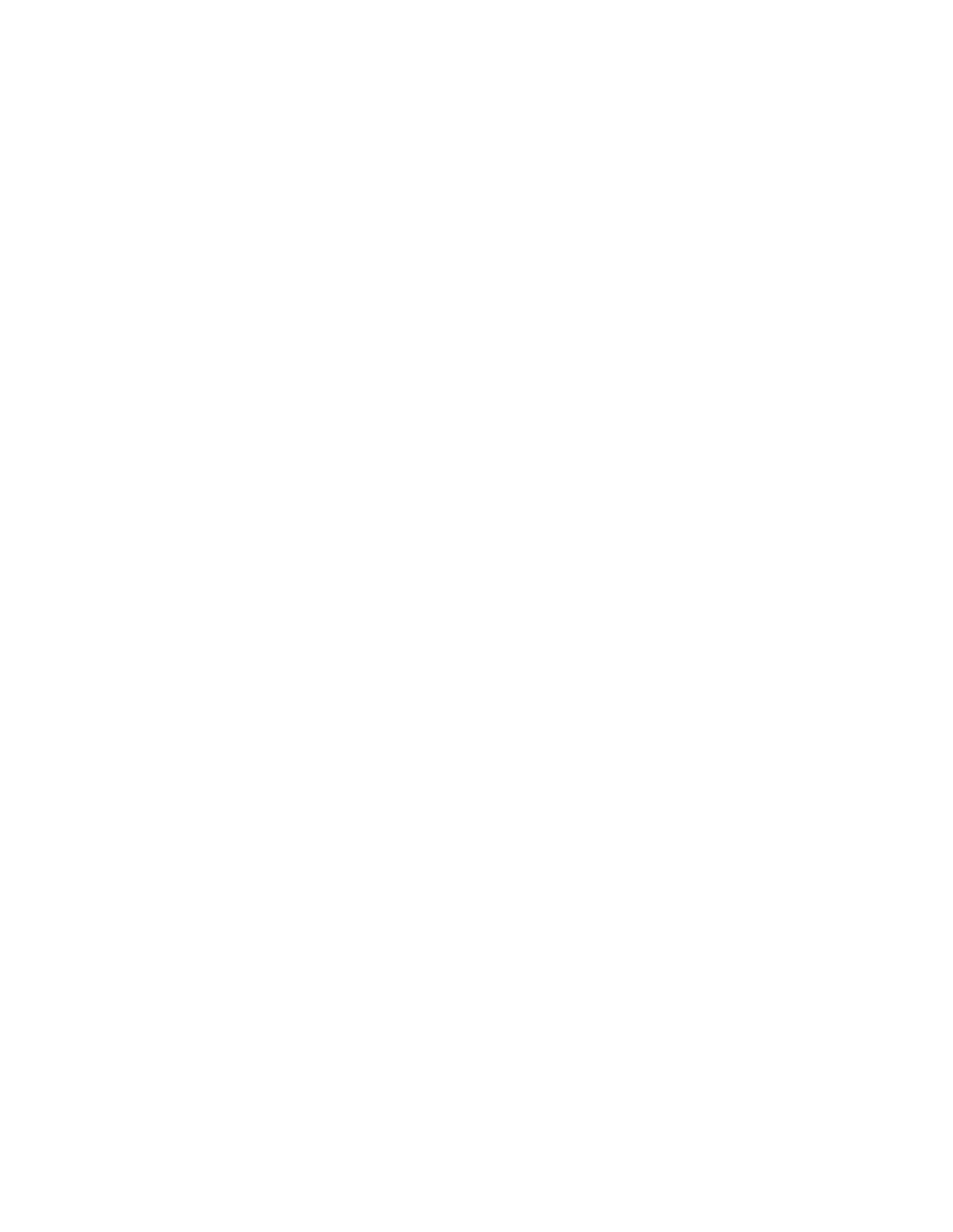| <b>Overview of Cardioprotective Effects of Aged Garlic</b>                                                                                                                                                                                                                                                                                                                                                                                                                                                   |                                                                                                                                                                                                                                                                                                                                                                                                        |                                                                                                                                                                                                                                                                                                                                                                                                                                                                                                                                                                                                                                                                                                                                                                                                                                                                                                                                                                                                                                                                                                 |
|--------------------------------------------------------------------------------------------------------------------------------------------------------------------------------------------------------------------------------------------------------------------------------------------------------------------------------------------------------------------------------------------------------------------------------------------------------------------------------------------------------------|--------------------------------------------------------------------------------------------------------------------------------------------------------------------------------------------------------------------------------------------------------------------------------------------------------------------------------------------------------------------------------------------------------|-------------------------------------------------------------------------------------------------------------------------------------------------------------------------------------------------------------------------------------------------------------------------------------------------------------------------------------------------------------------------------------------------------------------------------------------------------------------------------------------------------------------------------------------------------------------------------------------------------------------------------------------------------------------------------------------------------------------------------------------------------------------------------------------------------------------------------------------------------------------------------------------------------------------------------------------------------------------------------------------------------------------------------------------------------------------------------------------------|
| <b>Extract Found in Various Clinical Studies</b>                                                                                                                                                                                                                                                                                                                                                                                                                                                             |                                                                                                                                                                                                                                                                                                                                                                                                        |                                                                                                                                                                                                                                                                                                                                                                                                                                                                                                                                                                                                                                                                                                                                                                                                                                                                                                                                                                                                                                                                                                 |
| Anemia (RBC, Hemoglobin) <sup>1</sup><br>Blood Pressure <sup>2,3</sup><br>Chest Pain <sup>4</sup><br>Chill $(limbs)^{4-8}$<br>Cholesterol Oxidation <sup>9,17, 19, 25</sup><br>Circulation (Hands/Feet) $8,10$<br>Dizziness <sup>4,5,7,8</sup><br>Endothelial Function <sup>22,23</sup><br>Headaches <sup>4,5,7,8</sup>                                                                                                                                                                                      | $\downarrow$ in 61% of patients<br>$\downarrow$ 6-9%<br>$\downarrow$ in 90% of patients<br>$\downarrow$ in 40-100% of patients<br>$\downarrow$ 38%<br>$\uparrow$ in 67% of patients<br>$\downarrow$ in 50-85% of patients<br>$\uparrow$ in 44-66% of patients<br>$\downarrow$ in 50-80% of patients                                                                                                    | 1. Hasegawa Y, et al. 1983. Japanese J. New Remedies Clinic<br>32:365-76.<br>2. Steiner M, et al. 1996 Am J Clin Nutr. 64:866-70.<br>3. Steiner M, et al. 1996. Shinyaku to Rinsho. 45(3):456-66.<br>4. Kawashima H, et al. 1985. Shinryou to Shinyaku.<br>(Treatment and New Medicine). 22:3012-24.<br>5. Miyoshi A, et al. 1984. Shinryou to Shinayku. 21:1806-20.<br>6. Kohno M, et al. 1976. Yakuri to Chiryo 4:700-8.<br>7. Hasegawa Y, et al. 1984. Shinryo to Shinyaku.<br>(New Drug Clin.). 21:2021-35.<br>8. Kikuchi T, et al. 1994. Shinyaku to Rinsho.<br>(Jpn J New Remedies Clin). 43(1):146-58.<br>9. Steiner M, et al. 1998. J Cardiovascular Pharmacol. 31:904-8.<br>10. Okuhara T. 1994. Jpn Pharmacol Therapeut. 22(8):3695-3701.                                                                                                                                                                                                                                                                                                                                             |
| Homocysteine <sup>22</sup><br>Heart Palpitations <sup>1,4,5,7,8</sup><br>LDL Cholesterol <sup>2,11-13</sup><br>Numbness in Limbs <sup>5,7</sup><br>Oxidative Stress by Smoking <sup>24</sup><br>Platelet Aggregation <sup>9,12, 20</sup><br>Platelet Adhesion <sup>9,12</sup><br>Plaque formation in artery <sup>21</sup><br>Safety with Warfarin <sup>14, 26</sup><br>Shortness of Breath <sup>5,7</sup><br>Sickle Cell Anemia <sup>15, 18,20</sup><br>Total Serum Cholesterol <sup>2,3,7,11-13,16,17</sup> | $\downarrow$ in 27% of patients<br>$\downarrow$ in 45-75% of patients<br>$\downarrow$ 5-12%<br>$\downarrow$ in 40-80% of patients<br>$\downarrow$ in 290-37% of patients<br>$\downarrow$ 10-25%<br>$\downarrow$ 30-58%<br>$\downarrow$ 67%<br>Confirmed<br>$\downarrow$ in 45-80% of patients<br>$\downarrow$ dense rbc by 30%<br>$\downarrow$ Heinz bodies by 30%<br>$\downarrow$ 6-31 <sup>+</sup> % | 11. Lau B, et al. 1987. Nutr Res. 7:139-49.<br>12. Steiner M, et al. 1994. J Am Coll Nutr. 13(5):524.<br>13. Yeh Y, et al. 1995. J Am Coll Nutr. 14(5):545.<br>14. Rozenfeld V, et al. 1999. 18 <sup>th</sup> Annual Eastern States<br>Conference for Pharmacy Residents and Preceptors.<br>Baltimore, MD. April 21-24.<br>15. Ohnishi ST, Ohnishi T, et al. 2000. Nutrition. 16:330-8.<br>16. Yeh Y, et al. 1997. In Food Factors for Cancer Prevention.<br>17. Kawashima Y, et al. 1989. Shinryou to Shinayku. 26:377-88.<br>17. Munday J, et al. 1999. Atherosclerosis. 143:399-04.<br>18. Takasu J, et al. 2002. BMC Blood Disorders. 2:3.<br>19. Lau. BHS, 2001. J. Nutr. 131:985S-8S<br>20. Rahman K, Billington D. 2000. J. Nutr. 130:2662-5.<br>21. Budoff M, Takasu J, et al. 2004. Prev Med. 39(5):985-91.<br>22. Weiss N, et al. 2006. J Nutr. 136(3S):750S-4S.<br>23. Williams, et al. 2005. Phytother. Res. 19(4):314-9.<br>24. Dillon SA, et al. 2002. J. Nutr. 132:168-71.<br>25. Lau B, et al. 2001. J Nutr. 131:168-71.<br>26. Macan H, et al. 2006. J. Nutr. 136(3S):793S-5S. |
| Triglycerides <sup>3,4,11</sup>                                                                                                                                                                                                                                                                                                                                                                                                                                                                              | $\downarrow$ 10-19%                                                                                                                                                                                                                                                                                                                                                                                    |                                                                                                                                                                                                                                                                                                                                                                                                                                                                                                                                                                                                                                                                                                                                                                                                                                                                                                                                                                                                                                                                                                 |

## **Cardioprotective Effects Seen in Preclinical Studies**

The following preclinical studies have shown the reduction of cardiovascular disease risk factors including lowering of serum cholesterol and triglycerides, inhibition of platelet aggregation, lowering of serum homocysteine levels and inhibition of fatty streak development and smooth muscle cell proliferation<sup>2</sup> following intake of Aged Garlic Extract.

#### **Lipid Lowering Effects**

The following studies showed that Aged Garlic Extract and *S*-allyl cysteine,<sup>3</sup> a key compound in Aged Garlic Extract, demonstrated lipid lowering effects in models and cell cultures:

The avian model is an ideal model for cholesterol because its lipoprotein profile is more closely related to the human than that of others. Moreover, according to Khalid et al. (1994), atherosclerosis of at type closely resembling that found in humans can be produced easily and consistently in models fed a high cholesterol diet.

Research by Qureshi et al. (1990a) Abuirmeileh et al. (1991) and Yu et al. (1991) found that Aged Garlic Extract and, a key constituent in Aged Garlic Extract, lowered total serum cholesterol and LDL cholesterol in hypercholesterolemic models. Cholesterol reduction was achieved by inhibition of the activity of key enzymes involved in cholesterol synthesis (ß-hydroxy-ß-methylglutaryl CoA synthetase and reductase) in the liver. According to Qureshi and Yu et al. (1991), among garlic preparations tested, maximum inhibition of cholesterol-producing enzyme activities was observed in this order:

Kyolic<sup>®</sup> > SAC > commercial garlic oil > garlic powder

*Khalid, Q., Sultana, L., et al. 1994. Pak. J. Sci. Ind. Res. 37(12): 524-527.* 

*Qureshi, A., Lin, R. et al. 1990a. First World Congress on the Health Significance of Garlic and Garlic Constituent., Washington, D.C. August 28-30, p. 16.* 

*Abuirmeileh, N.., Lin, R. et al. 1991. FASEB J. 5: A1756.* 

*Yu, S., Qureshi, N., et al. 1991. National Conference on Cholesterol and high blood pressure. Sponsored by Cholesterol Education Program of the National Institutes of Health. April 8-10, 1991, Washington, D.C.*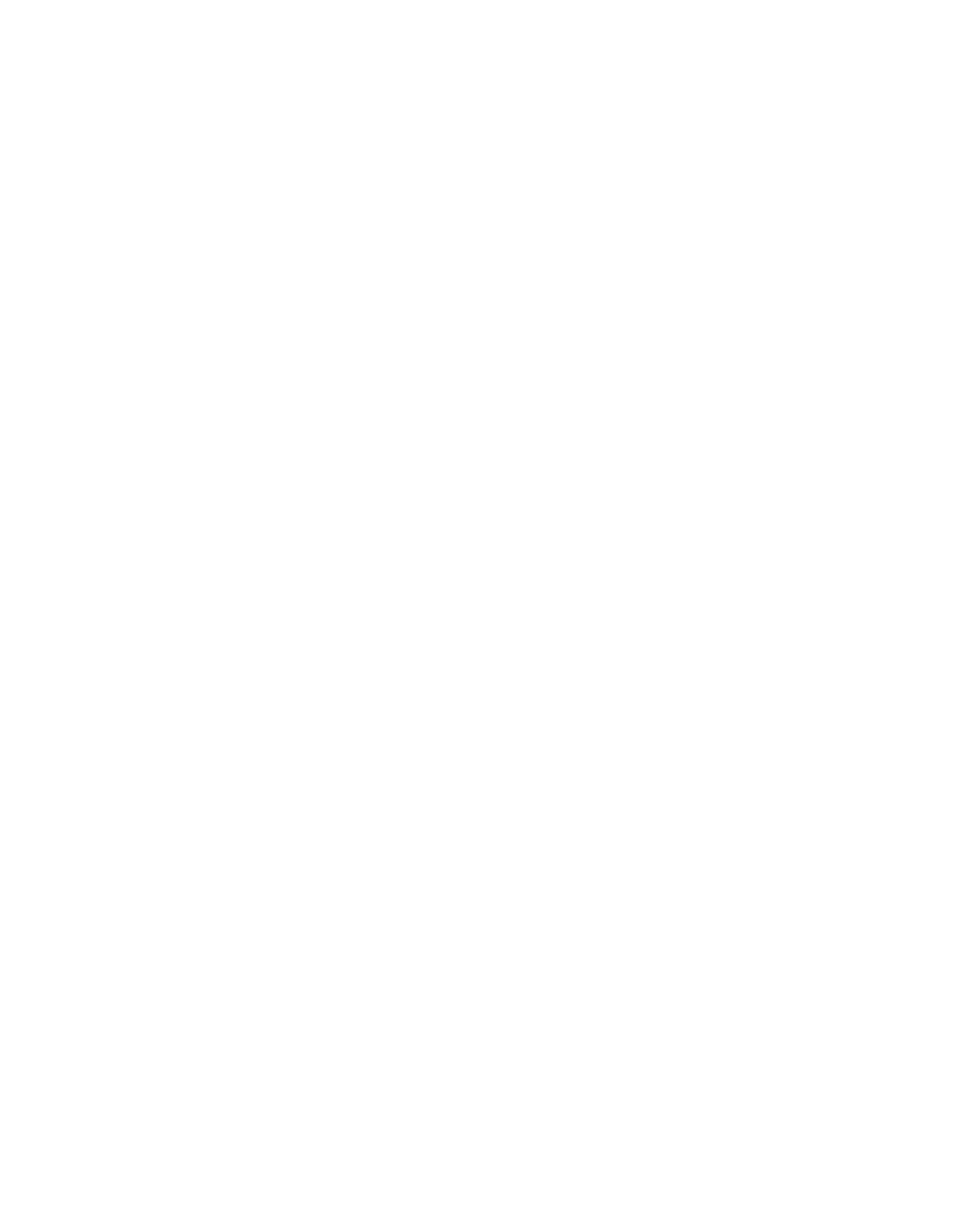## **Immune Enhancement and Anti-Infection Effects**

Aged Garlic Extract has been shown to mitigate infectious diseases through enhancement of the immune system. As seen in the following studies, it has been found to enhance various immune factors such as the phagocytic (cell-killing) activity of macrophages, T-lymphocyte activity, natural killer cell activity and antibody generation. It has also demonstrated antiviral and anti-fungal activities and has been shown to modify, both directly and indirectly, the function of immune cells, which play a leading role in allergic cascade reactions including inflammation. In addition, Aged Garlic Extract has been shown to improve agerelated deterioration of the immune response.

#### **Immune Enhancement Seen in Clinical Studies**

*Abdullah, T., Kirkpatrick, D. et al. 1989. Onkologie 21:52-53.* 

*Kandil, O., Abdullah, T. et al. 1988. Potential role of Allium sativum in natural cytotoxicity. Arch. AIDS Res 1:230-231.* 

*Kandil, O., Abdullah, T. et al. 1987. Fed. Proc. 46(3): 441.* 

*Abdullah, T., Kandil, O., et al. 1988. J. Nat. Med. Assoc. 80(4): 439-445.* 

*Kohno, M., Shirakura, T. et al. 1976. Yakuri To Chiryo 4: 700- 708.* 

*Ushirotake, T. et al. 2004. Clin. Drug and Pharmacol (Rinsho Iyaku). Suppl. 20(7):785-793.* 

*Ishikawa H. et al. 2006. J Nutr. 136(3S): 816S-820S.* 

*Kyo E. 2000. 6th Annual Meeting of Jpn Mibyou System Assoc. Jan. 28, Hiroshima (Japan), pp43 (Japanese)* 

*Kyo E, Uda N, Kasuga S, Itakura Y. 1999. 6th Annual Meeting on Japanese Association for Cancer Prevention. Tokyo (Japan), July 16-17, Abst#P-38 (Japanese)*

*Kyo, E., Uda, N., et al. 1998. Phytomed. 5(4): 259-267.* 

*Kyo E, Uda N. 1999. 58th Annual Meeting of Japanese Cancer Association. Hiroshima (Japan), Sep 29-Oct. 1, Abst #2170 (Japanese)* 

Abdullah et al. (1989) found that Aged Garlic Extract enhanced natural killer cell activity and improved helper/suppressor T cell ratios in AIDS patients. After only six weeks intake, natural killer cell activity was within the normal range for all subjects. Further, patients in this study noted improvements in diarrhea, candidiasis, pansinusitis with recurrent fever and interruption of recurrent cycles of genital herpes.

After a three-week period of garlic intake, Kandil et al. (1987, 1988) and Abdullah et al. (1988) found that Aged Garlic Extract (1800 mg of Kyolic® capsules) was effective at enhancing Natural Killer cell activity. Further, Aged Garlic Extract was more effective than a high dosage of raw garlic (0.5 mg/kg body weight -for a 70 kg/154 lb. man this would be equivalent to 35 g or almost 10 cloves). Natural Killer cell activity was enhanced 140% by raw garlic and 160% by garlic capsules.

In patients 46-50 years of age participating in the Omiya Camp of the Japanese Land Self-Defense Force, daily consumption of 4 mls of Leopin-5®, an Aged Garlic Extract preparation containing ginseng, B vitamins and other nutritional factors, significantly increased leukocyte, or white blood cell, count after 50 days intake.

Following a 2 month examination period between the group taking AGE for more than one year and the control group, Ushirotake (2004) observed that the frequency of catching colds was significantly lower in the AGE group than the control group. Those in the AGE group who caught the cold recovered from the symptoms quicker as compared to the control group.

#### **Immune Enhancement Seen in Pre-Clinical Studies**

The various biological activities of Aged Garlic Extract (AGE) have been discussed in previous conferences. In this conference, the immune modulation effect of AGE was introduced. AGE inhibited histamine release from RBL-2H3 cells, and decreased ear swelling, indicating an IgE-mediated skin reaction. AGE also inhibited the growth of Sarcoma-180 and LL/2, and enhanced the number of natural killer (NK) cells and NK activity. Furthermore, AGE inhibited the decrease in spleen weight, cell numbers, anti-SRBC antibody production, and NK activity induced by psychological stress. All of which indicate that AGE may be useful for maintaining homeostasis of immune function as an immune modulator.

#### **Immune Enhancement Seen in Cell Culture Studies**

Kyo et al. (1998) found that Aged Garlic Extract stimulated the proliferation of model spleen cells and the release of cytokines. Aged Garlic Extract strongly enhanced phagocytosis of peritoneal macrophages (the ability of immune cells to engulf foreign agents) and increased natural killer cell activity both *in vitro* and *in vivo*. After 24 hours, Aged Garlic Extract doubled the ability of Natural Killer cells to destroy YAC-1 (a cancer cell line).

*Lau, B. 1989. Nutr. Rev. 9:27-31.* In Lau's study (1989) leukocytes (white blood cells) were taken from the peritoneal cavity, spleen and lymph nodes of models following intake of Kyolic Aged Garlic Extract. Using chemiluminescence, he found that the phagocytic activity (ability to engulf toxins and pathogens) of these cells was significantly enhanced.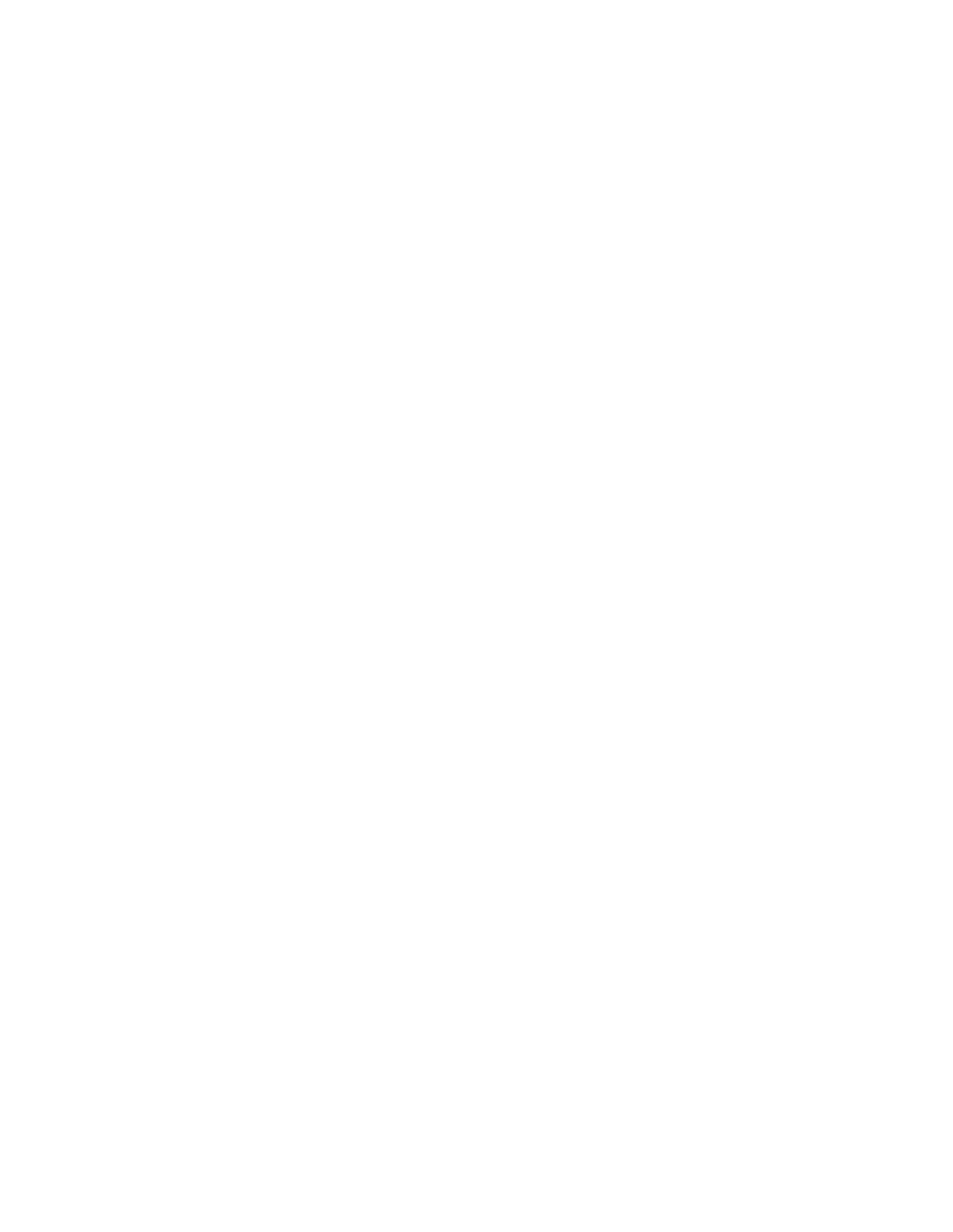| Horie, T., Awazu, S. 1989.<br>Planta Med. 55: 506-508.                                                                                                                                                | When free radicals attack membranes, which are high in lipids (fat), they form lipid peroxides. Lipid<br>peroxidation seems to be closely related to toxicity, disease and aging. TBA-RS <sup>5</sup> are used as markers of lipid<br>peroxidation and when Aged Garlic Extract was added to liver cells, Horie et al. (1989) found a reduction in<br>TBA-RS suggesting an antioxidant effect of the Aged Garlic Extract. Specifically, at 40 mg/ml garlic extract<br>completely inhibited the oxidant ascorbic acid/FeSO <sub>4</sub> -induced lipid peroxidation of liver tissue.                                                                                                                            |
|-------------------------------------------------------------------------------------------------------------------------------------------------------------------------------------------------------|----------------------------------------------------------------------------------------------------------------------------------------------------------------------------------------------------------------------------------------------------------------------------------------------------------------------------------------------------------------------------------------------------------------------------------------------------------------------------------------------------------------------------------------------------------------------------------------------------------------------------------------------------------------------------------------------------------------|
| Horie, T. 1990. First World<br>Congress on the Health<br>Significance of Garlic and Garlic<br>Constituents. Washington, D.C.<br>August 28-30, 1990, p. 23.                                            | Horie (1990) found that Aged Garlic Extract added to liver tissue (microsomal membranes) exposed to<br>peroxidation (oxidized by oxidants ascorbic acid and Iron- $Fe^{2+}$ ) prevented oxidation as indicated by<br>prevention of the formation of TBA-RS <sup>5</sup> (fluorescent substances that indicate oxidation). Aged Garlic Extract<br>also prevented the decrease in membrane fluidity (flexibility and ability to transport nutrients and wastes<br>across the membrane) caused by peroxidation.                                                                                                                                                                                                   |
| Horie, T., Awazu, S. et al. 1992.<br>Planta Medica 58: 468-469.                                                                                                                                       | Additional research by Horie et al. (1992) found that the polysulfide fraction of Aged Garlic Extract also<br>significantly prevented lipid peroxidation of liver microsomes.                                                                                                                                                                                                                                                                                                                                                                                                                                                                                                                                  |
| Amagase, H. et al. 2000. Ch. 6.<br>Phytochemicals and<br>Phytopharmaceuticals. AOCS<br>Press, Champaign, Illinois, pp. 62-<br>78.                                                                     | Amagase et al. (1999) and Ide et al. (1996b) also found that Aged Garlic Extract and two of its constituents,<br>SAC and S-allyl mercaptocysteine (SAMC), decreased emissions of low level chemiluminescence (LLC)<br>initiated by the oxidant t-butyl hydroperoxide in liver tissue. On the other hand, water extracts of raw and<br>heat-treated garlic enhanced such emissions. AGE reduced emissions by 30% whereas a water extract of raw<br>garlic enhanced emissions by 110% (Amagase et al. 1999). Aged Garlic Extract, SAC and SAMC scavenged                                                                                                                                                         |
| Ide, N., Itakura, Y. et al. 1996b.<br>2nd International Congress on<br>Phytomedicine. September 11-14,<br>1996. Munich, Germany.                                                                      | hydrogen peroxide in vivo and Aged Garlic Extract was more effective than raw garlic juice.                                                                                                                                                                                                                                                                                                                                                                                                                                                                                                                                                                                                                    |
| Ohnishi, S. and Kojinra, R. 1997.<br>Ch. 12. In: Nutraceuticals:<br>Designer Foods III Garlic, Soy<br>and Licorice. Paul P. Lanchance<br>(ed.). Food & Nutrition Press,<br>Trumbell, CT, pp. 105-115. | Ohnishi and Kojima (1997) found that Kyolic <sup>®</sup> and S-allyl cysteine (SAC), one of its key ingredients, could<br>inhibit the oxidation or rancidity of vegetable oil (a linoleic acid micelle suspension) caused by the radical<br>generator or oxidant 2,2'-azo-bis(2-amidinopropatne HCl (AAPH). When Aged Garlic Extract or SAC were<br>added to this oil, they prevented the oxidizing effects of AAPH. In this biologically relevant reaction, Kyolic<br>was found to be more effective than pure SAC alone at inhibiting lipid peroxidation.                                                                                                                                                    |
| Yang, C., Yasaei, P. and Page, S.<br>1993. J. Food Drug Anal. 1(4):<br>357-364.                                                                                                                       | Yang et al. (1993) from the FDA found that Kyolic (50 mg) afforded protection from lipid oxidation. When<br>Kyolic was added to a standard lipid/fat (methyl linoleate) held at $60^{\circ}$ C (140°F), it reduced the heat induced<br>oxidation of this fat as indicated by a decrease in methyl linoleate hydroperoxide, an intermediate in the lipid<br>oxidation process. Aged Garlic Extract also scavenged peroxide radicals.                                                                                                                                                                                                                                                                            |
| Dillon S, Rhaman K. 2003. Life Sci<br>72: 1583-1594.                                                                                                                                                  | Oxidation of LDL has been recognized as playing an important role in the development and progression of<br>atherosclerosis. Human LDL was isolated and challenged with a range of oxidants either in the presence of<br>AGE or its diethyl ether extract. Results of this study indicate AGE's ability to inhibit the <i>in vitro</i> oxidation of<br>LDL by scavenging Superoxide and inhibiting the formation of lipid peroxides. AGE also reduced LDL<br>oxidation by chelating copper ions. Thus, AGE may have a role to play in preventing the development and<br>progression of atherosclerotic disease.                                                                                                 |
| Dillion, S., Rahman, K. et al. 2003.<br>Life Sciences. 72, 1583-1594.                                                                                                                                 | Dillion et al. (2003) found that Aged Garlic Extract inhibits in vitro oxidation of isolated LDL by scavenging<br>superoxide and inhibits the formation of lipid peroxides in cell free assays. AGE was also shown to reduce<br>LDL oxidation by the chelation of $Cu^{2+}$ . Thus, AGE may have a significant role in preventing the<br>development and progression of atheroschlerotic disease.                                                                                                                                                                                                                                                                                                              |
| Horie T. 2000. 6 <sup>th</sup> Annual Meeting<br>of Jpn Mibyou System Assoc. Jan<br>28, Hiroshima (Japan), pp42.<br>(Japanese).                                                                       | Since ancient times, garlic has been used as both food and medicine. Recently, it has been determined that<br>reactive oxygen species and lipid peroxidation cause changes in biological functions, which is associated with<br>disease and aging. Preventing these changes is important for maintaining a healthy body. In this work, the<br>antioxidant effects of garlic are introduced. Incubation with isolated microsome, iron and ascorbic acid caused<br>lipid peroxidation in <i>in vitro</i> systems. Co-incubation with the aforementioned compounds and garlic<br>compounds, such as diallyl polysulfides, has shown strong antioxidant effects, and the ability to inhibit lipid<br>peroxidation. |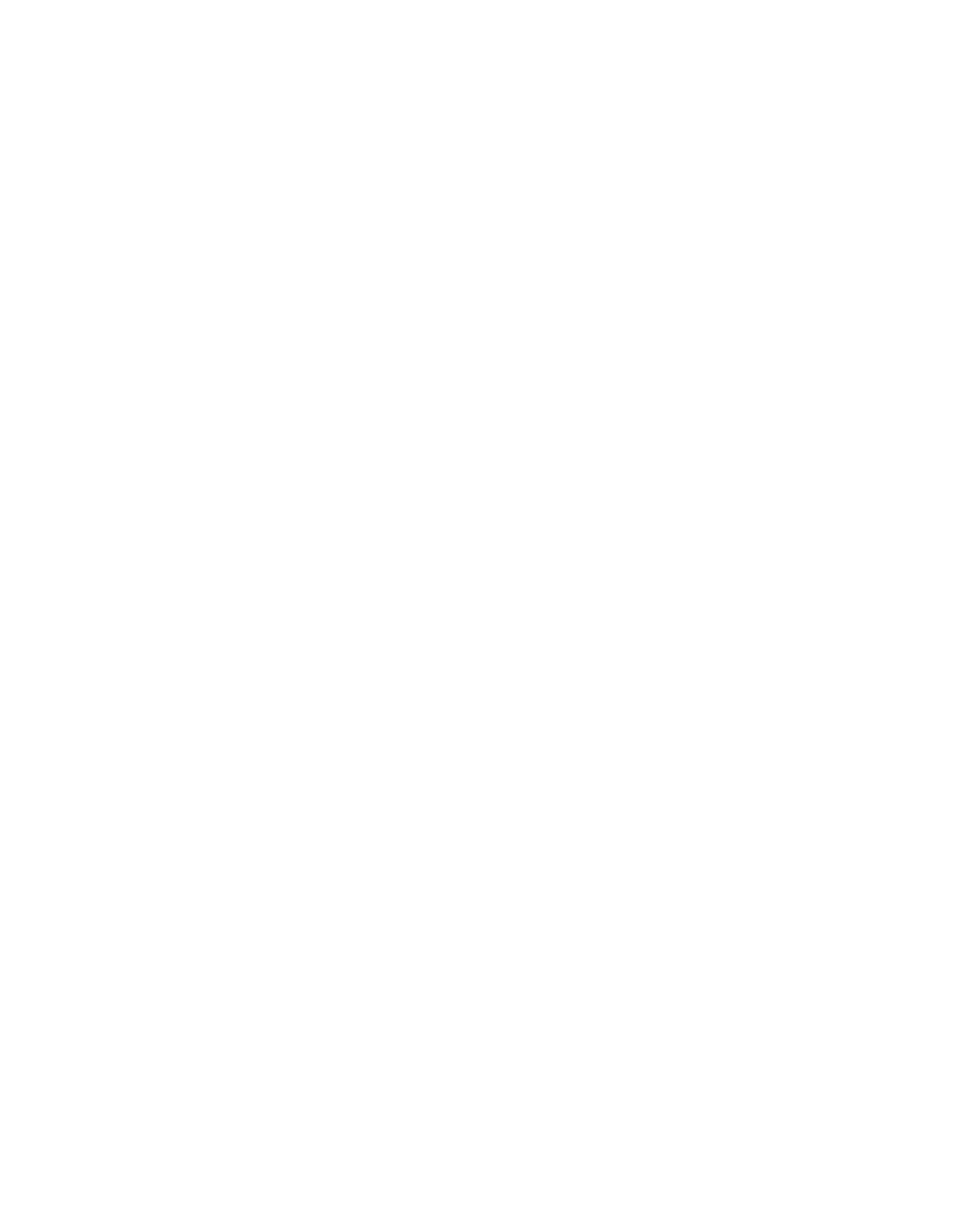| Ohnishi, S. and Kojinra, R.<br>1997. Ch. 12. In:<br>Nutraceuticals: Designer Foods<br>III Garlic, Soy and Licorice.<br>Paul P. Lanchance (ed.). Food<br>& Nutrition Press, Trumbell, CT<br>, pp. 105-115.                                                                                                                                                                                                       | Ohnishi et al. (1997) found that both liquid Aged Garlic Extract (0.05 ml/20 g body weight intraperitoneally)<br>and Kyolic tablets $(0.01-0.02 \text{ g}/20 \text{ g}$ body weight orally), given six times weekly, protected the heart against<br>the cardiotoxicity of DOX (1.5 mg/kg body weight given three times a week for 40 days). Aged Garlic Extract<br>assisted in maintaining a normal QRS width. Further, Aged Garlic Extract inhibited lipid peroxidation as seen<br>by a decrease in TBA-RS. <sup>5</sup> DOX alone increased TBA-RS in heart tissue by 76% whereas liquid Aged Garlic<br>Extract reduced TBA-RS to 17%. Aged Garlic Extract also ameliorated the decrease in body weight and<br>survival rate caused by the DOX administration.                                                                                                                                                                                                                                                                                                                                                                                                                                                                                                                                                                                                                                                                                                                                     |
|-----------------------------------------------------------------------------------------------------------------------------------------------------------------------------------------------------------------------------------------------------------------------------------------------------------------------------------------------------------------------------------------------------------------|------------------------------------------------------------------------------------------------------------------------------------------------------------------------------------------------------------------------------------------------------------------------------------------------------------------------------------------------------------------------------------------------------------------------------------------------------------------------------------------------------------------------------------------------------------------------------------------------------------------------------------------------------------------------------------------------------------------------------------------------------------------------------------------------------------------------------------------------------------------------------------------------------------------------------------------------------------------------------------------------------------------------------------------------------------------------------------------------------------------------------------------------------------------------------------------------------------------------------------------------------------------------------------------------------------------------------------------------------------------------------------------------------------------------------------------------------------------------------------------------------|
| Mostafa, M., Mima, T., Ohnishi,<br>S.T., Mori, K. 2000. S-<br><b>Allylcysteine Ameliorates</b><br>Doxorubicin Toxicity in the Heart<br>and Liver in Mice. Planta<br>Medica, 66: 148-151.                                                                                                                                                                                                                        | Doxorubicin (Adriamycin), a potent anticancer drug, is effective against a wide range of human cancers.<br>However, the clinical uses of doxorubicin have been limited due to its serious cardiotoxic adverse effects,<br>which are likely the result of generation of free radicals and lipid peroxidation. Dr. Ohnishi's team found that<br>S-allylcysteine (SAC), an antioxidative, organosulfur compound from Aged Garlic Extract, significantly<br>reduced doxorubicin-induced mortality, heart and liver damage. The authors suggested that SAC research may<br>ultimately lead to a resolution of the adverse effects of doxorubicin treatment in cancer chemotherapy.                                                                                                                                                                                                                                                                                                                                                                                                                                                                                                                                                                                                                                                                                                                                                                                                                        |
| Awazu, S. 1997. Ch. 14. In:<br>Nutraceuticals: Designer Foods<br>III Garlic, Soy and Licorice. Paul<br>P. Lanchance (ed.). Food &<br>Nutrition Press, Trumbell, CT,<br>pp. 131-138.                                                                                                                                                                                                                             | Diallyl pentasulfide, a constituent in Aged Garlic Extract, inhibited the production of oxidants by DOX. It<br>completely inhibited both TBA-RS5 and chemiluminescence (indicators of oxidation) in heart tissue<br>incubated with DOX and NADH.                                                                                                                                                                                                                                                                                                                                                                                                                                                                                                                                                                                                                                                                                                                                                                                                                                                                                                                                                                                                                                                                                                                                                                                                                                                     |
|                                                                                                                                                                                                                                                                                                                                                                                                                 | - Prevented Oxidation Of LDL Cholesterol in Pre-Clinical Studies                                                                                                                                                                                                                                                                                                                                                                                                                                                                                                                                                                                                                                                                                                                                                                                                                                                                                                                                                                                                                                                                                                                                                                                                                                                                                                                                                                                                                                     |
| Ide, N. and Lau, B.H.S. . 1997a.<br>FASEB J. 11(3): A122/#713.<br>Ide, N., Lau B.H.S. et al. 1997a.<br>Planta Med. 63: 263-264.                                                                                                                                                                                                                                                                                 | Oxidative modification of low-density lipoprotein (LDL) has been recognized as playing an important role in<br>the initiation and progression of atherosclerosis. Ide and Lau (1997a) from Loma Linda University found that<br>Aged Garlic Extract and its various constituents could inhibit copper-induced peroxidation of LDL<br>cholesterol in a concentration dependent manner. Lipid oxidation was determined by measuring TBA-RS. <sup>5</sup><br>Further, it was found that when Aged Garlic Extract and its various constituents were preincubated with<br>pulmonary artery endothelial cells (cells which line the lungs), cell damage caused by oxidized LDL was<br>prevented, as indicated by prevention of lactate dehydrogenase release, <sup>4</sup> loss of cell viability and TBA-RS<br>formation. Thus, these researchers found that Aged Garlic Extract and its constituents could not only prevent<br>the oxidation of LDL, but also prevent oxidized LDL from damaging membranes, oxidizing lipids (fats) and<br>damaging or killing cells which may contribute to the initiation/progression of cardiovascular disease.                                                                                                                                                                                                                                                                                                                                                        |
| Ide, N. and Lau, B.H.S. Recent<br>Advances on the Nutritional<br>Benefits Accompanying the Use<br>of Garlic as a Supplement.<br>Newport Beach, CA. November<br>15-17, 1998.<br>Ide N, Lau BHS. 1998. 5 <sup>th</sup> Annual<br>Meeting of the Oxygen Society.<br>Washington DC, November 19-<br>23, Abst# 68, Free Rad Biol Med.<br>25: S33.<br>$Ide, I$ and. Lau, $B.H.S$<br>J. Nutr., 131: 1020S-1026S, 2001. | Ide and Lau (1998, 2001) determined the effects of aged garlic extract (AGE) and its major compound, S-ally<br>cysteine (SAC), on oxidized LDL (Ox-LDL)-induced injury in endothelial cells (EC). Lactase dehydrogenase<br>(LDH) release <sup>4</sup> as an index of membrane damage, methiazol tetrazoium (MTT) assay for cell viability, and<br>thiobarbituric acid reactive substances (TBA-RS) <sup>5</sup> indicating lipid peroxidation were measured. OX-LDL<br>caused an increase of LDH release, loss of cell viability and TBA-RS formation. AGE or SAC prevented all<br>these changes. To elucidate the mechanism, effects of AGE or SAC on intracellular glutathione (GSH) level<br>in EC, and release of peroxide from EC and macrophages (MΦ) were determined. OX-LDL resulted in<br>intracellular GSH depletion and in of peroxide release. AGE or SAC inhibited these changes. Effects of SAC<br>on hydrogen peroxide (H <sub>2</sub> O <sub>2</sub> ) or tumor necrosis factor, alpha (TNF- $\alpha$ )-induced nuclear factor kappa B (NF-<br>KB) activation was determined. Pretreatment of EC with SAC inhibited NF-KB activation. AGE and SAC<br>protected EC from Ox-LDL-induce injury preventing intracellular GSH depletion in EC and by releasing<br>peroxides from EC and MΦ. SAC also inhibited $H_2O_2$ or TNF- $\alpha$ -induced NF- $\kappa$ B activation. These data<br>suggest that AGE, and its main compound, SAC, may be useful for prevention of atherosclerosis. |
| Lau, B.H.S. Recent Advances on<br>the Nutritional Benefits<br>Accompanying the Use of Garlic<br>as a Supplement. Newport Beach,<br>CA. November 15-17, 1998.<br>Lau, BHS, J. Nutr., 131: 985S-<br>988S, 2001.                                                                                                                                                                                                   | Oxidized LDL, but not native LDL, promotes vascular dysfunction by exerting direct cytotoxicity toward<br>endothelial cells, by increasing chemotactic properties in monocytes, and by transforming macrophages to<br>foam cells via scavenger-receptors; all these events are recognized to contribute to atherogenesis. Lau (1998)<br>presented experimental data from his own laboratory and those from other investigators showing that several<br>garlic compounds can effectively suppress LDL oxidation. Short-term supplementation of garlic in subjects<br>has demonstrated an increased resistance of LDL oxidation. These data suggest that suppressed LDL<br>oxidation may be one of the mechanisms accounted for the anti-atherosclerotic properties of garlic.                                                                                                                                                                                                                                                                                                                                                                                                                                                                                                                                                                                                                                                                                                                         |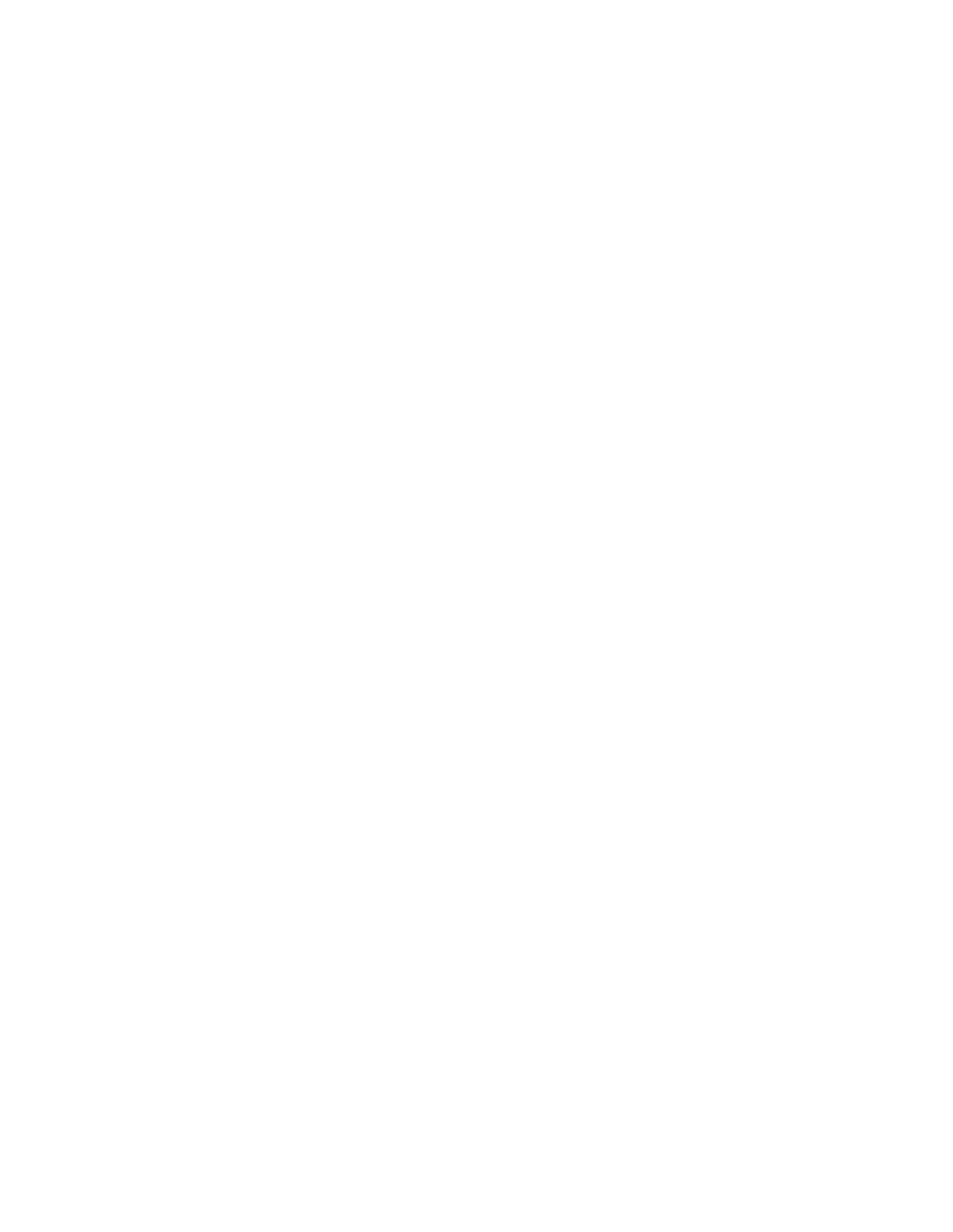# **Reduced Physiological Stress in Pre-Clinical Studies**

| Ushijima, M., Sumioka, I. et al.<br>1997. Phytother. Res. 22: 226-<br>230.<br>Amagase, H. et al. 2000. Ch. 6.<br>Phytochemicals and<br>Phytopharmaceuticals. AOCS<br>Press, Champaign, Illinois, pp.<br>$62 - 78.$ | Ushijima et al. (1997) and Amagase et al. (1999) found that in various stress tests Kyolic was more effective<br>than raw garlic, heated garlic or powdered garlic at reducing both physiological and psychological stress.<br>Subjects given Kyolic swam 82% (2ml) and 90% (4ml) of the time they were in water, whereas those not given<br>garlic swam only 50% of the time. Except at a low dosage of raw garlic, only Kyolic significantly enhanced<br>swimming time. Subjects given Kyolic were also found to run longer than those given a placebo (control), raw<br>garlic (RGJ), heated garlic (HGJ) or garlic powder (PG) in a mechanical treadmill running test. Control ran for<br>929 seconds whereas those given Kyolic ran for 1611 seconds, almost twice as long. |
|--------------------------------------------------------------------------------------------------------------------------------------------------------------------------------------------------------------------|----------------------------------------------------------------------------------------------------------------------------------------------------------------------------------------------------------------------------------------------------------------------------------------------------------------------------------------------------------------------------------------------------------------------------------------------------------------------------------------------------------------------------------------------------------------------------------------------------------------------------------------------------------------------------------------------------------------------------------------------------------------------------------|
| Ishii S, Ushijima M, Mizuno I,<br>Nishihama T, Kashimoto N,<br>Morihara N, Hayama M. 2006.<br>Ovo Yakuri<br>(Pharmacometrics), $71:101-9$                                                                          | AGE products with Kyoleopin Neo(KLEN) attenuates the reduction of skin surface conductance (SSC), induced<br>by immobilization stress, and increases skin pigmentation induced by UV-B in models, suggesting that it may<br>function as a useful agent for improvement of skin condition deterioration caused by various internal or external<br>factors.                                                                                                                                                                                                                                                                                                                                                                                                                        |
|                                                                                                                                                                                                                    | <b>Reduced Physiological Stress in Clinical Studies</b>                                                                                                                                                                                                                                                                                                                                                                                                                                                                                                                                                                                                                                                                                                                          |
| Ishii S, Nishihama T, Sumioka<br>I, Morihara N, Ushijima M,<br>Mizuno I, Kashimoto N,<br>Hayama M. 2006. Oyo Yakuri<br>(Pharmacometrics), 70: 97-<br>105.                                                          | Ishii et al. (2006) examined a four-week human trial, where 1 ml of Kyoleopin Neo (KLEN) was administered to<br>subjects twice a day after meals in the morning and evening. Fatigue was evaluated at 0, 2, and 4 weeks after<br>taking KLEN and using an Advanced Trail Making Test (ATMT); a tool used to measure the performance of<br>brain function associated with mental fatigue. KLEN decreased "brain-age" time-dependently and significantly.<br>Demonstrating that KLEN maybe useful for ameliorating daily fatigue or for preventing the accumulation of<br>fatigue.                                                                                                                                                                                                 |
| Yaguchi S, Tokoro k, Tada M.<br>2005. Shinyaku to Rionsho<br>(New Drug Clin.). 42: 189-96<br>(Japanese).                                                                                                           | Yaguchi et al. (2005) performed clinical evaluations of Aged Garlic Extract combined with ginseng, oriental<br>bezoar, antler velet, cuscuta see, and epimedium herb (Leopin Royal; LER) on various unexplained complaints<br>(malaise). Subjects $(n=19)$ were given $2mL$ of the AGE product daily for 4 weeks. Improvement in symptoms<br>was evaluated. Supplementation with the AGE product reduced stress indexes and improved symptoms such as<br>chill, stiffness in the shoulders, fatigue lassitude, decline of physical strength/willpower, headache, abnormal<br>bowel movement, and lumbago. The efficacy of the AGE product was felt by 87.5% of subjects, indicating that<br>the AGE product is useful for various unexplained complaints and malaise.            |
|                                                                                                                                                                                                                    |                                                                                                                                                                                                                                                                                                                                                                                                                                                                                                                                                                                                                                                                                                                                                                                  |
|                                                                                                                                                                                                                    | <b>Improved Recovery from Athletic Performance in Pre-Clinical Studies</b>                                                                                                                                                                                                                                                                                                                                                                                                                                                                                                                                                                                                                                                                                                       |
| Kasuga S. Morihara N. et al.<br>1998. Hokkaido J Sports Med<br>Sci. 6: 29-36.                                                                                                                                      | The effect of AGE for endurance performance, SDH activity in the models gastrocunemius muscle and soleus<br>muscle and plasma NO metabolic concentrations increased significantly. The results showed that AGE would<br>facilitate the skeletal muscle oxidative enzyme activity and contribute to enhancement of physical strength and<br>endurance training.                                                                                                                                                                                                                                                                                                                                                                                                                   |
|                                                                                                                                                                                                                    | <b>Improved Recovery from Athletic Performance in Clinical Studies</b>                                                                                                                                                                                                                                                                                                                                                                                                                                                                                                                                                                                                                                                                                                           |
| Kohno, M., Shirakura, T. et al.<br>1976. Yakuri To Chiryo (Jpn.<br>J. Pharmacol. Ther.) $4(3)$ :<br>700-708.                                                                                                       | In a double-blind study by Kohno et al. (1976), a Kyolic <sup>®</sup> Liquid Aged Garlic Extract preparation containing<br>vitamin $B_1$ , vitamin $B_{12}$ and liver extract (KLE) was given to personnel of the Omiya Camp of the Japanese<br>Land Self-Defense Force. Subjects taking KLE recovered from exhaustion faster and made fewer complaints of<br>exhaustion and tiredness after manual labor than those taking placebos. Results were more marked in the 45-50<br>year-olds than in the 25-35 year-olds.                                                                                                                                                                                                                                                            |
| Kawashima, H., Ochiai, Y., et<br>al. 1986. Kiso to Rinsho<br>(Preclinical and Clinical<br>Report) 20(16): 8229-8245.                                                                                               | Kawashima et al. (1986) studied 20 healthy male college students and found that Aged Garlic Extract (2 ml,<br>twice per day) improved subjective and objective symptoms of fatigue following 22 days of intense physical<br>training. Aged Garlic Extract also improved patellar reflex and promoted serum levels of GOT, GPT,<br>triglycerides, and lactic acid, which favor relief from fatigue. These latter effects provided further objective<br>measurements of the anti-fatigue effects of Aged Garlic Extract. The authors concluded that Aged Garlic Extract<br>is an effective medicine for the prevention of and recovery from fatigue.                                                                                                                               |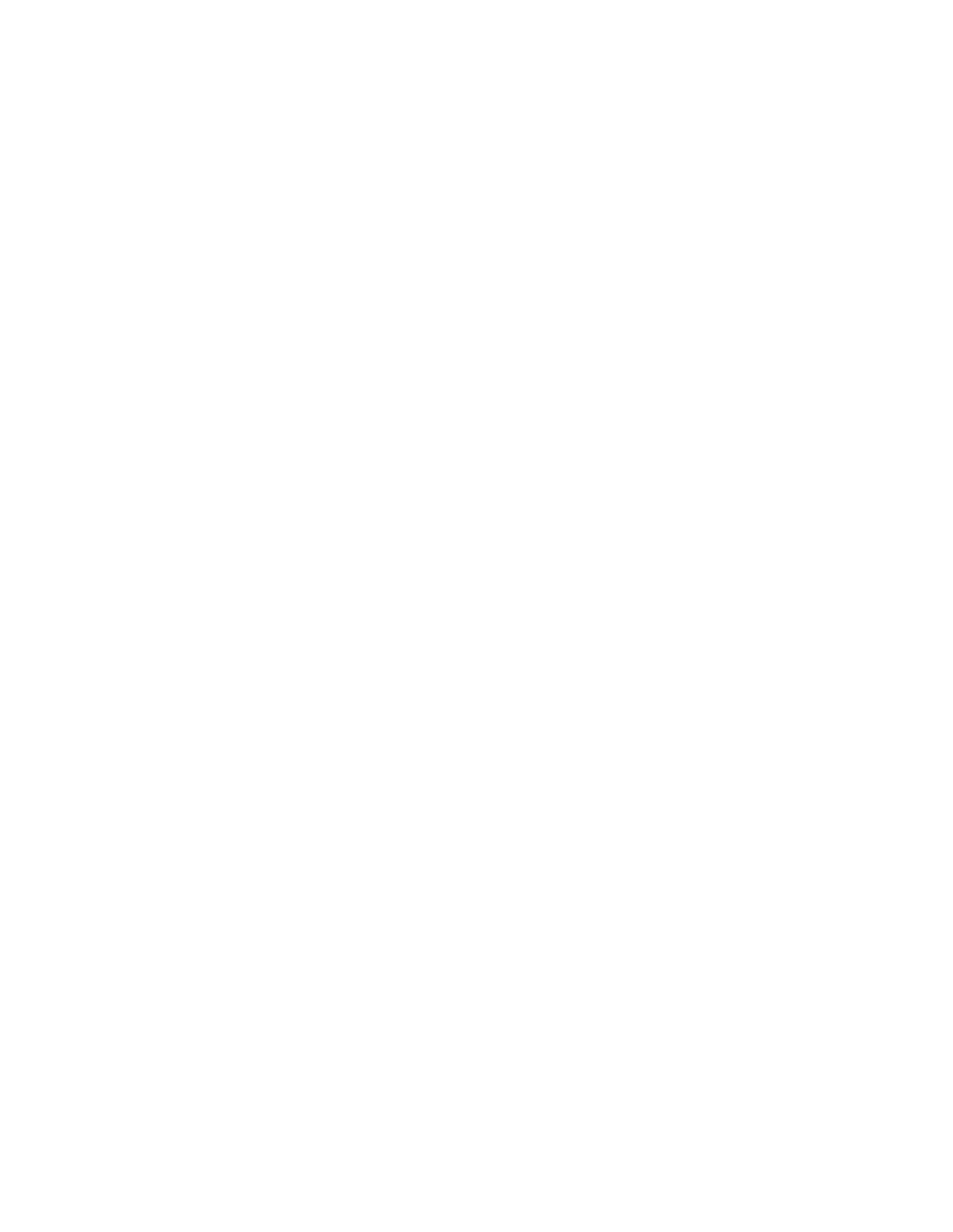#### **Inhibits Stress-Induced Peptic Ulcer Formation**

*Nagai, K. 1972. Kiso To Rinsho (Preclin. Clin. Reports) 6: 1536-1538.* 

Nagai (1972) found that a Kyolic® Liquid Aged Garlic Extract preparation containing vitamin  $B_1$ , vitamin  $B_{12}$ and liver extract, orally administered at dosages of 2.0, 0.2, and 0.02 ml clearly prevented stress-induced ulcer formation. The authors attributed the anti-ulcer effects to strengthening of the gastric mucosa rather than to a decrease in aggravating agents such as gastric acid and pepsin.

# **Anticancer and Cancer-Preventive Effects**

| You, W., Blot, W. et al. 1988.<br>Cancer Res. 48: 3518-3523.<br>Buiatti, E., Palli, D. et al.<br>1989. Int. J. Cancer 44: 611-<br>616.                                                                                          | Case control epidemiological studies in northeast China (You et al., 1988) and Italy (Buiatti et al., 1989) showed<br>that there are strong reverse trends in stomach cancer risk with dietary intake of garlic. Further, a number of<br>studies have reported inhibitory effects of garlic and its constituents on the development and growth of cancer.<br>Specifically, Aged Garlic Extract and its constituents have demonstrated anti-cancer effects in an array of cancer<br>models including bladder tumors, melanoma cells, neuroblastoma cells, skin cancer, breast cancer, colon cancer,<br>prostate cancer, esophageal cancer, stomach and lung cancer, erythroleukemia and aflatoxin induced<br>mutagenesis as seen in the following studies: |
|---------------------------------------------------------------------------------------------------------------------------------------------------------------------------------------------------------------------------------|-----------------------------------------------------------------------------------------------------------------------------------------------------------------------------------------------------------------------------------------------------------------------------------------------------------------------------------------------------------------------------------------------------------------------------------------------------------------------------------------------------------------------------------------------------------------------------------------------------------------------------------------------------------------------------------------------------------------------------------------------------------|
| Singh, S. Recent Advances on<br>the Nutritional Benefits<br>Accompanying the Use of<br>Garlic as a Supplement held in<br>Newport Beach, CA. November<br>$15 - 17$ , 1998.<br>Singh,, S.V., J. Nutr., 131:<br>1046S-1048S, 2001. | Oral administration of diallyl disulfide (DADS) resulted in a dose-dependent and statistically significant<br>inhibition of H-ras oncogene transformed tumor growth. The tumor growth inhibitory effect of DADS was<br>apparent in terms of delay in the appearance of measurable tumors, tumor volume as well as tumor weight.<br>DADS suppresses the growth of H-ras oncogene transformed tumors by inhibiting the membrane association of<br>tumoral p21H-ras, and that the allyl group is an important determinant in tumor growth inhibitory effect of<br>DADS.                                                                                                                                                                                      |
| Thomson M, Muslin A. 2003.<br>Curr Cancer Drug Targ, 3:<br>67-81.                                                                                                                                                               | Numerous studies have demonstrated the chemopreventive activity of garlic by using different garlic<br>preparations; including fresh garlic extract, aged garlic extract, garlic oil and a number of organosulfur<br>compounds derived from garlic. Recent research has also focused on the antimutagenic activity of garlic. It has<br>also been observed that AGE, but not the fresh garlic extract, exhibits radical scavenging activity. The two<br>major compounds in aged garlic, SAC & SAMC have the highest radical scavenging ability. Because of this,<br>consumption of garlic may provide protection from cancer development.                                                                                                                 |
| Chu Q, Ling MT, Feng H,<br>Cheung HW, Tsao SW, Wang<br>X, Wong YC. 2006<br>Carcinogenesis.<br>$27(11):2180-9.$                                                                                                                  | Metastatic cancer is one of the main causes of cancer-related death since it rarely responds to available<br>treatments. Using colony-forming, wound-closure as well as matrigel-invasion assays, Chu et al. found that two<br>main water-soluble constituents of the garlic, S-allylcysteine (SAC) and S-allylmercaptocysteine (SAMC), were<br>able to suppress Pca cell proliferation and invasive abilities through restoration of E-cadherin expression in<br>cancer cells.                                                                                                                                                                                                                                                                           |
|                                                                                                                                                                                                                                 | <b>Inhibited the Growth of Bladder Tumors</b>                                                                                                                                                                                                                                                                                                                                                                                                                                                                                                                                                                                                                                                                                                             |
| Lau, B.H.S., Woolley, J. et al.<br>1986. J. Urol. 136: 701-705.                                                                                                                                                                 | Lau et al. (1986) found Aged Garlic Extract to be more effective than <i>bacillus Calmette-Guerin (BCG)</i> <sup>11</sup> at<br>inhibiting the development and growth of bladder tumors from implanted transitional cell carcinoma. Delivering<br>the Aged Garlic Extract directly into the tumor was more effective than through the intraperitoneal route.                                                                                                                                                                                                                                                                                                                                                                                              |
| Riggs, D., Lamm, D. et al.<br>1995. J. Urol. 153(4): 1029.                                                                                                                                                                      | Aged Garlic Extract was found to be a "highly impressive nontoxic oral treatment modality" in a bladder cancer<br>model. The effect was similar to that of BCG. At a low dosage (50 mg) Aged Garlic Extract significantly<br>reduced tumor volume, but not mortality. At a higher dosage (500 mg) it significantly reduced both tumor<br>volume and mortality. No adverse effects were noted in any Aged Garlic Extract groups (Riggs et al., 1995).                                                                                                                                                                                                                                                                                                      |
| Lau, B., Barker, G et al. 1985.<br>85th Annual Meeting of the<br>American Society for<br>Microbiology. March 3-7,<br>1985, Las Vegas, Nevada, E-<br>95.                                                                         | Lau and Marsh et al. (1985, 1987) observed that Aged Garlic Extract was equally or slightly more effective than<br>BCG at inhibiting the development and growth of intravesically transplanted bladder tumors. Aged Garlic<br>Extract, given one and six days after transplantation of bladder tumor cells, yielded the lowest final tumor<br>incidence.                                                                                                                                                                                                                                                                                                                                                                                                  |
| Marsh, C., Lau, B. et al. 1987.<br>J. Urol. 137: 359-362.                                                                                                                                                                       |                                                                                                                                                                                                                                                                                                                                                                                                                                                                                                                                                                                                                                                                                                                                                           |
|                                                                                                                                                                                                                                 |                                                                                                                                                                                                                                                                                                                                                                                                                                                                                                                                                                                                                                                                                                                                                           |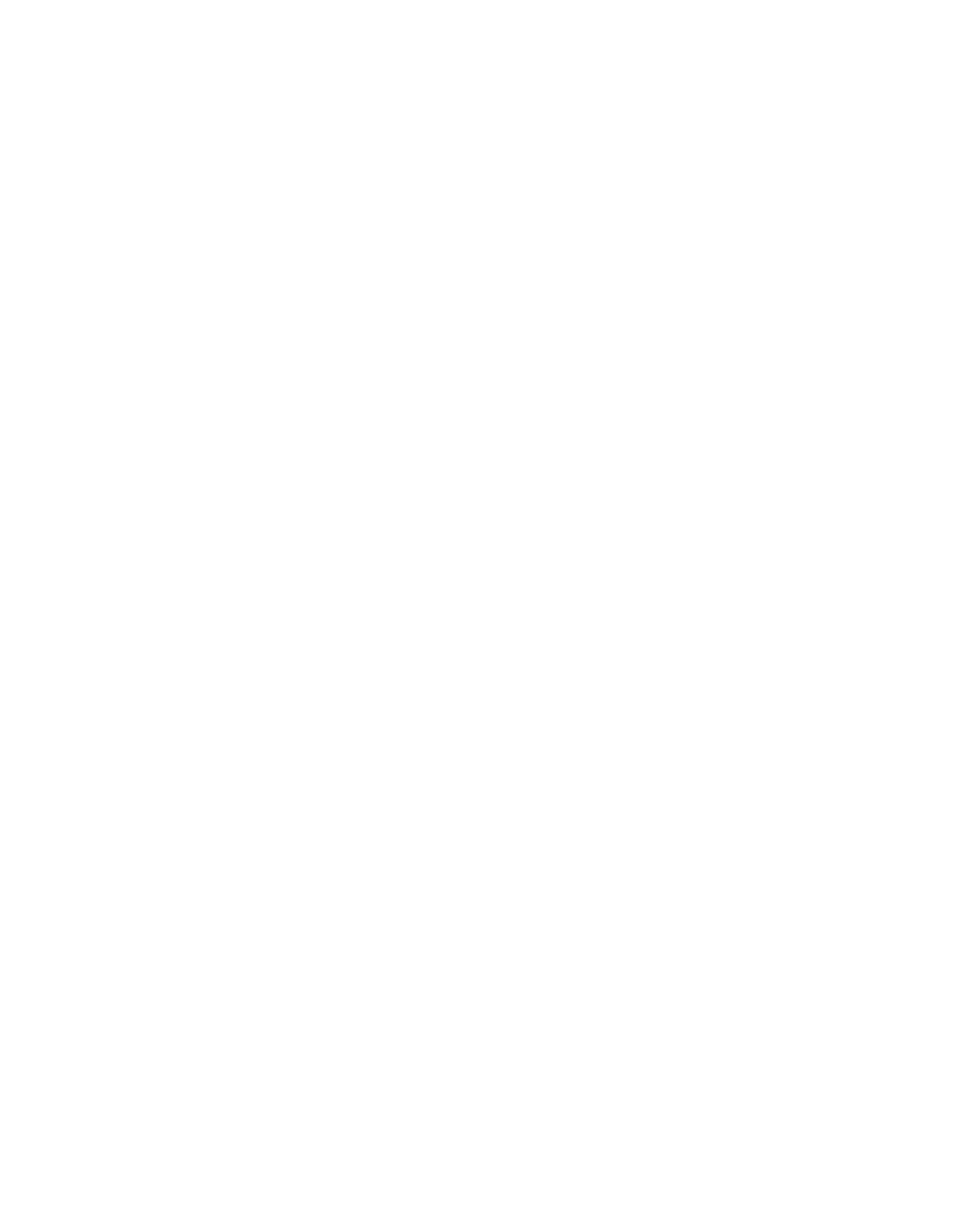| Reeve V., Bosnic, M. et al.<br>1993a. Photochem. Photobiol.<br>58(6):813-817.                                                                                                | Reeve et al. (1993a) found that Aged Garlic Extract protected bald models from photocarcinogenesis (skin<br>carcinogenesis induced by ultraviolet radiation). Aged Garlic Extract-treated models exposed to DMBA, a<br>cancer causing agent, then exposed to UV radiation for six weeks also developed significantly fewer tumors than<br>untreated models exposed to the same regiment.                                                                                                                                                                                                                                           |
|------------------------------------------------------------------------------------------------------------------------------------------------------------------------------|------------------------------------------------------------------------------------------------------------------------------------------------------------------------------------------------------------------------------------------------------------------------------------------------------------------------------------------------------------------------------------------------------------------------------------------------------------------------------------------------------------------------------------------------------------------------------------------------------------------------------------|
|                                                                                                                                                                              | Inhibited the Growth of Carcinogen-Induced Tumors of the Breast                                                                                                                                                                                                                                                                                                                                                                                                                                                                                                                                                                    |
| Song K; Milner, J. 1999. J.<br>Nutr. 129(3):657-661.                                                                                                                         | Song et al (1999) found that providing either 0.105 micromol diallyl disulfide or S-allyl cysteine, constituents in<br>Aged Garlic Extract, by gastric gavage thrice weekly for 2 weeks was effective in retarding DMBA<br>bioactivation. Isomolar alliin was not effective.                                                                                                                                                                                                                                                                                                                                                       |
| Pinto, J. and Rivlin, R. Recent<br>Advances on the Nutritional<br>Benefits Accompanying the<br>Use of Garlic as a Supplement.<br>Newport Beach,<br>CA. November 15-17, 1998. | Garlic constituents have been shown to inhibit both initiation and promotion of cancer and have attracted wide<br>interest for their anticancer potential. Pinto and Rivlin (1998, 2001) conducted studies with the human breast<br>cancer cell lines, MCF-7 (estrogen-sensitive) and the MCF-ras (estrogen-insensitive) and found that Aged Garlic<br>Extract, SAC and SAMC, at increasing concentrations inhibit cell growth progressively.                                                                                                                                                                                      |
| Pinto, J.T and R.S. Rivlin,<br>J. Nutr., 131: 1058S-1060S,<br><i>2001.</i>                                                                                                   |                                                                                                                                                                                                                                                                                                                                                                                                                                                                                                                                                                                                                                    |
| Tiwari, R., Pinto, J. et al.<br>1993. Breast Cancer Res.<br>Treat. $27:(1-2):80$ .                                                                                           | Tiwari et al. (1993) found that S-allyl cysteine (SAC) and S-allyl mercaptocysteine in Aged Garlic Extract<br>inhibited the growth and proliferation of transformed human breast cells. They also increased both glutathione-S-<br>transferase <sup>13</sup> and peroxidase levels in the non-transformed cells. Glutathione-S-transferase is critical for<br>detoxification and gene expression.                                                                                                                                                                                                                                  |
| Li, G., Tiwari, R. et al. 1995.<br>Oncology Rep. 2: 787-791.                                                                                                                 | Li et al. (1995) also reported that the S-allyl cysteine (SAC) and S-allyl mercaptocysteine in Aged Garlic Extract<br>inhibited the growth of transformed human breast cells and increased both glutathione-S-transferase and<br>peroxidase levels in the non-transformed cells. Glutathione-S-transferase is critical for detoxification and gene<br>expression.                                                                                                                                                                                                                                                                  |
| Milner, J. and Liu, J. 1990.<br>First World Congress on the<br>Health Significance of Garlic<br>and Garlic Constituents p. 25.                                               | Milner and Liu (1990) found that DMBA treatment while receiving a diet of 4% Aged Garlic Extract powder,<br>mammary cancer incidence was 35% compared to 90% in controls receiving no Aged Garlic Extract. The 4%<br>diet was given two weeks prior to and two weeks following DMBA treatment. Aged Garlic Extract also<br>significantly inhibited in vivo formation of adducts <sup>14</sup> which were 96% correlated to ultimate tumor number. This<br>research suggested that Aged Garlic Extract could alter the mammary tissue's ability to convert DMBA into an<br>active cancer-causing agent, which can then bind to DNA. |
| Zoumas, C., Milner, J. et al.<br>1992. FASEB J. 6(4): 2641.                                                                                                                  | In a study by Zoumas et al. (1992), a diet supplemented with 2% Aged Garlic Extract depressed DMBA-DNA<br>binding by 30-40%. Aged Garlic Extract given in accordance with a high fat diet (20% of total calories)<br>depressed binding by 56%. An increase in DMBA-DNA binding is associated with an increase in fat content of<br>the diet.                                                                                                                                                                                                                                                                                       |
| Schaffer, E. and Milner, J.<br>1997. 16th International<br>Congress of Nutrition. IUNS<br>July 27-August 1, 1997, p. 67.                                                     | Subjects fed additional linoleic acid or oleic acid (to a standard 5% corn oil diet) had approximately 60 or 35%<br>more ( $P<0.05$ ) total mammary DNA adducts, <sup>14</sup> respectively, than those fed the basal diet; but only 10 or 20%<br>more adducts, respectively, when 2% Aged Garlic Extract was also supplemented in the diet. This research by<br>Schaffer and Milner (1997) concluded that Aged Garlic Extract could block the enhancement by specific fatty<br>acids of the initiation of DMBA-induced mammary carcinogenesis.                                                                                    |
| Amagase, H. and Milner, J.<br>1992. FASEB J. 6(4): 3229.<br>Amagase H., and Milner, J.<br>1993. Carcinogenesis 14:<br>$1627 - 1631$ .                                        | Amagase et al. (1992, 1993) found that the majority of the garlic preparations tested could reduce the binding of<br>the carcinogen DMBA to mammary cell DNA. However, among the effective garlic preparations, only Aged<br>Garlic Extract did not cause any side effects. The other garlic preparations, including commercial garlic powder,<br>significantly decreased food intake and body weight gain. SAC, a constituent in Aged Garlic Extract, also dose-<br>dependently reduced DMBA-DNA adduct <sup>14</sup> formation in the mammary gland.                                                                             |
| Liu J. and Milner, J. 1990.<br>FASEB J. 4: A1175.                                                                                                                            | Liu and Milner (1990) found that treatment with Aged Garlic Extract (4% of diet) and selenium (1mcg/g)<br>resulted in a synergistic 30% reduction in DNA adduct <sup>14</sup> formation exposed to the carcinogen DMBA.                                                                                                                                                                                                                                                                                                                                                                                                            |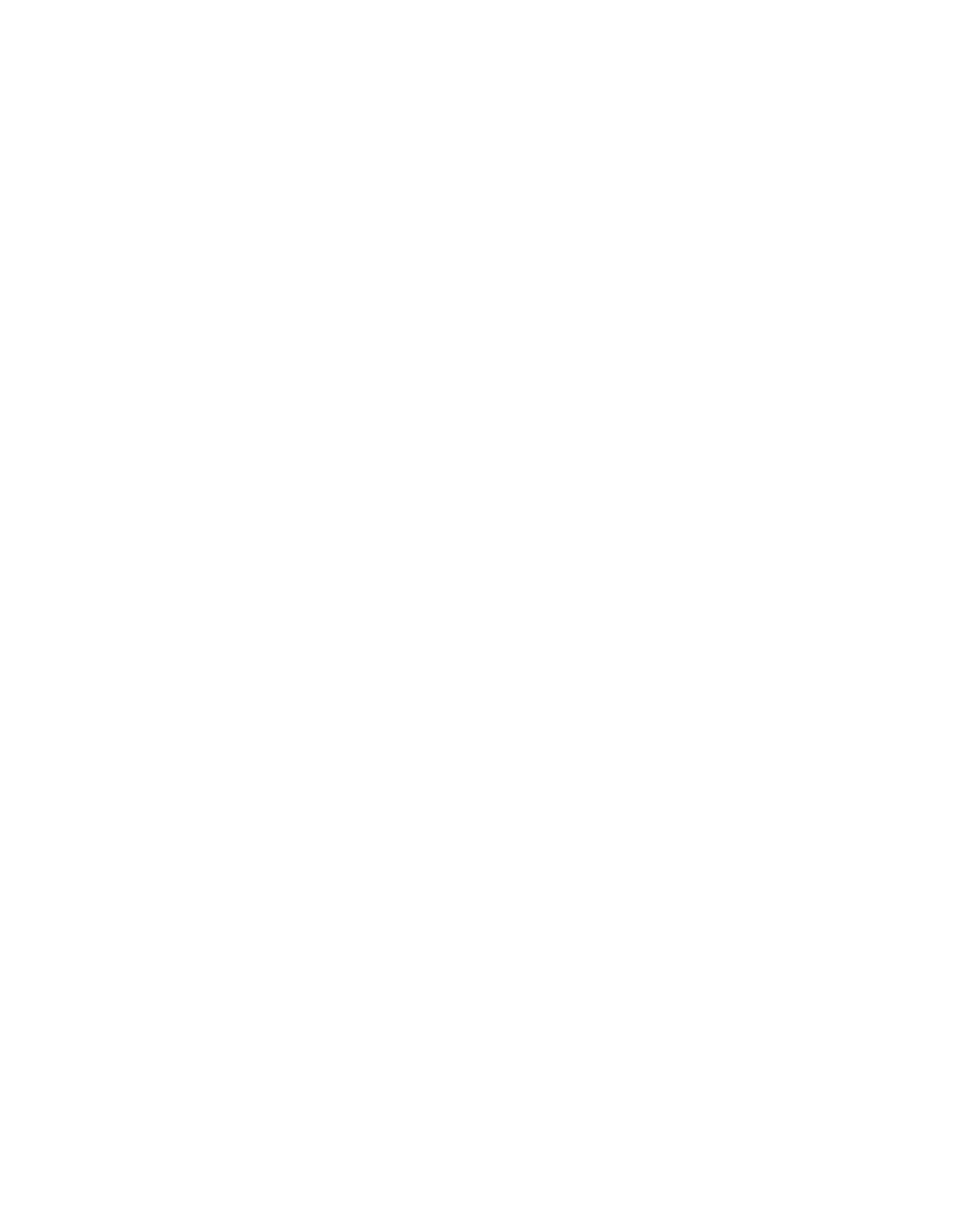### **Inhibited the Growth of Carcinogen-Induced Tumors of the Colon**

| Shirin H, Pinto JT, Kawabata<br>Y. Soh JW. Delohery T. Moss<br>SF, Murty V, Rivlin RS, Holt<br>PR and Weinstein IB. 2001.<br>Antiproliferative effects of S-<br>allylmercaptocysteine on colon<br>cancer cells, when tested alone<br>or in combination with<br>sulindac sulfide. Cancer Res.<br>$61(2): 725 - 731.$ | Dr. Weinstein's group at Columbia and Cornell Universities compared two water-soluble derivatives of Aged<br>Garlic Extract, S-allylcysteine (SAC) and S-allylmercaptocysteine (SAMC), to sulindac sulfide (SS), a well-<br>established colon cancer chemopreventive agent, for their effects on two human colon cancer cell lines, SW-480<br>and HT-29. SAMC, but not SAC, inhibited the growth of both cell lines at doses similar to that of SS. SAMC<br>also induced apoptosis (cell death). These affects of SAMC were accompanied a marked increase in endogenous<br>levels of reduced glutathione (a potent antioxidant). SAMC inhibited growth progression of both cell lines.<br>SAMC, co-administered with SS enhanced the growth inhibitory and apoptotic effects of SS. These findings<br>suggest that SAMC may be useful in colon cancer prevention when used alone or in combination with SS or<br>other chemopreventive agents. |
|---------------------------------------------------------------------------------------------------------------------------------------------------------------------------------------------------------------------------------------------------------------------------------------------------------------------|------------------------------------------------------------------------------------------------------------------------------------------------------------------------------------------------------------------------------------------------------------------------------------------------------------------------------------------------------------------------------------------------------------------------------------------------------------------------------------------------------------------------------------------------------------------------------------------------------------------------------------------------------------------------------------------------------------------------------------------------------------------------------------------------------------------------------------------------------------------------------------------------------------------------------------------------|
| Wargovich, M. 1987.<br>Carcinogenesis 8: 487-489.                                                                                                                                                                                                                                                                   | Wargovich (1987) found that diallyl sulfide, a constituent in Aged Garlic Extract, significantly reduced the<br>incidence of colon cancer, by 74%, induced by 20 weekly injections of the carcinogen, 1,2-dimethylhydrazine<br>(DMH).                                                                                                                                                                                                                                                                                                                                                                                                                                                                                                                                                                                                                                                                                                          |
| Sumiyoshi, H. and Wargovich,<br>M. 1990. Cancer Res. 50:<br>5084-5087.                                                                                                                                                                                                                                              | Sumiyoshi and Wargovich (1990) found that two constituents in Aged Garlic Extract, diallyl sulfide and SAC,<br>significantly reduced the incidence of colon cancer induced by a carcinogen, dimethylhydrazine (DMH). Both<br>these compounds, as well as various other organosulfur compounds in Aged Garlic Extract, stimulated the<br>activity of glutathione S-transferase, an enzyme known to assist in the detoxification of carcinogens in the liver<br>and colon.                                                                                                                                                                                                                                                                                                                                                                                                                                                                       |
| Sumiyoshi, H. and Wargiovich,<br>M. 1989. Proc. Am. Assoc.<br>Cancer Res. 30:181.                                                                                                                                                                                                                                   | Two constituents in Aged Garlic Extract, diallyl sulfide and SAC, significantly inhibited nuclear damage caused<br>by the carcinogen dimethylhydrazine (DMH), thus decreasing the toxicity of this carcinogen. Further, both<br>compounds also significantly stimulated the activity of glutathione S-transferase (GST) in both the liver and<br>colon (Sumiyoshi and Wargovich, 1989).                                                                                                                                                                                                                                                                                                                                                                                                                                                                                                                                                        |
| Sundaram, S. and Milner, J.<br>1996. J. Nutr 126: 1355-1361.                                                                                                                                                                                                                                                        | Diallyl disulfide, a compound in Aged Garlic Extract, was found to be more effective than 5-fluorouracil (5-FU),<br>a common anti-cancer drug, at inhibiting the growth of human colon tumor cells, especially when injected<br>intraperitoneally. Further, diallyl disulfide given simultaneously with (5-FU) prevented some of the side effects<br>induced by 5-FU such as: depression of white blood cells, spleen weight and elevated plasma urea (Sundaram<br>and Milner, 1996).                                                                                                                                                                                                                                                                                                                                                                                                                                                          |
| Hatono, S., Wargovich, M. et<br>al. 1996. Carcinogenesis<br>$17(5)$ : 1041-1044.                                                                                                                                                                                                                                    | Aberrant crypt foci are considered to be the most likely precursors of colon cancer. SAC administration inhibited<br>development in the colon of one third to one half of the foci induced by DMH when given prior to this<br>carcinogen (initiation phase). Further, SAC was found to significantly enhance GST (glutathione S-transferase)<br>activity not only in the liver, but also in the proximal and middle small bowel. GST is a detoxification enzyme<br>system in the body. Thus, SAC inhibited the development of pre-cancerous lesions in the colon and enhanced the<br>activity of enzyme systems in the liver and small intestine, which detoxify carcinogens (Hatono et al., 1996).                                                                                                                                                                                                                                            |
| Hatono, S. and Wargovich, M.<br>1997. Ch. 15. In:<br>Nutraceuticals: Designer<br>Foods III Garlic, Soy and<br>Licorice. Paul P. Lanchance<br>(ed.). Food & Nutrition Press,<br>Trumbell, CT, pp. 139-151.                                                                                                           | The administration of 0.4 and 0.8 maximum tolerated dose of SAC incorporated into the experimental diet<br>significantly decreased the number of aberrant crypt foci when given during initiation but not promotion induced<br>by the carcinogens dimethylhydrazine or azoxymethane. Models given S-ethylmercaptocysteine, S-propyl-<br>mercaptocysteine and S-propaglylcysteine, exhibited increased foci, determined to be due to decreased food<br>intake caused by these compounds.                                                                                                                                                                                                                                                                                                                                                                                                                                                        |
| Uda, N., Wargovich, M., et al.<br>1996. Proc. Annu. Meet Am.<br>Assoc. Cancer Res. 37: 1871.                                                                                                                                                                                                                        | Additional research by Wargovich et al. team found that the Aged Garlic Extract could change the metabolism of<br>the carcinogen azoxymethane (AOM) and thus inhibit AOM-induced aberrant crypt foci (Uda et al., 1996).<br>Models (F344 male) were given AOM (15 mg/kg/wk, i.p.) for two weeks. In the initiation study, they were also<br>given Aged Garlic Extract (120, 600 or 3000 mg/kg) for three consecutive days one week prior to and including<br>the two weeks exposure to AOM. Aged Garlic Extract significantly inhibited AOM-induced aberrant crypt foci.<br>When Aged Garlic Extract was taken 2 weeks after AOM treatment for four weeks (post-initiation) it had only a<br>mildly preventive effect.                                                                                                                                                                                                                         |
| Knowles, L. and Milner,<br>J.1997. FASEB J. 11(3):<br>4422/#2445                                                                                                                                                                                                                                                    | Knowles and Milner (1997) found that DADS and SAMC, constituents in Aged Garlic Extract are effective at<br>suppressing the growth of cultured human colon tumor cells. At equimolar amounts, DADS was most effective.<br>Twenty-five meg of DADS and 300 meg of SAMC caused a 23% suppression in cell growth. DADS also<br>assisted cells in converting from a mutated to a normal state (from G1 to S phase).                                                                                                                                                                                                                                                                                                                                                                                                                                                                                                                                |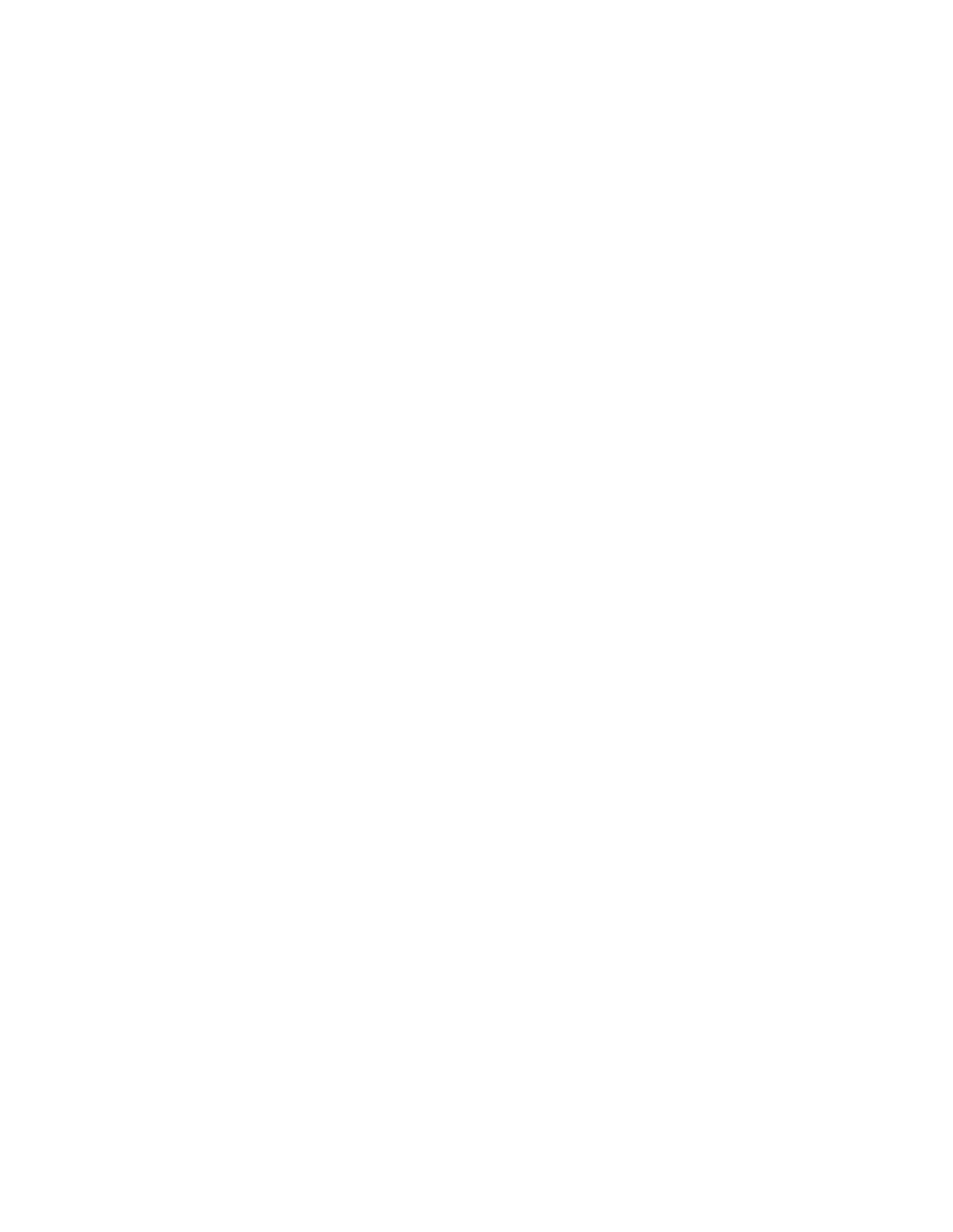*Ishikawa H. 2002. Jpn J Cancer Chemother. 29:545-9.* 

*Ishikawa H. 2005. Significance of Garlic and its Constituents in Cancer and Cardiovascular Disease. Washington DC, April 9-11, pp53.*

*Tanaka S, Haruma K, Kunihiro M, Nagata S, Kitadai Y, Manabe N, Sumii M, Yoshihara M, Kajiyama G, Chayama K. 2005. Significance of Garlic and its Constituents in Cancer and Cardiovascular Disease. Washington DC, April 9-11, pp 57.* 

*Tanaka S. Haruma K. et al. 2006. J Nutr.136(3S): 821S-826S.* 

*Ishikawa H, Saeki T, Otani T, Suzuki T, Shimozuma K, Nishino H, Fukuda S, Morimoto K. Aged Garlic Extract Prevents a Decline of NK Cell Number and Activity in Patients with Advanced Cancer. J. Nutr. 2006;136 Suppl 3:S816-20.* 

*Uda N, Kashimoto N, Sumioka I, Kyo E, Sumi S, Fukushima S. Aged Garlic Extract Inhibits Development of Putative Preneoplastic Lesions in Rat Hepatocarcinogenesis. J. Nutr. 2006;136 Suppl 3:S855-8.* 

*Belloir C, Singh V, Daurat C, Siess MH, Le Bon AM. 2006. Food Chem Toxicol. 44:827- 34.* 

*Fukushima S. 2000. 6th Annual Meeting of Jpn Mibyou System Assoc. Jan. 28, Hiroshima (Japan), pp45 (Japanese)* 

*Hori T, Wei M, Ichihara T, Takada N, Taniyama T, Fukushima S. 1997. 56th Annual Meeting on Japanese Cancer Association. Kyoto (Japan), Sep. 26, Abst# CCO-08. (Japanese)* 

Ishikawa (2002) established a protocol for a randomized controlled trial for prevention of colorectal cancer. The study will include 100 patients with hereditary non-polyposis colorectal cancer that will consume either aged garlic extract or placebo, both in capsule form. The main end point of this trial is the number and size of colorectal adenomas after 2 years. Subject recruitment began in March 2002, and the trial will be completed in September 2005.

#### **Inhibited Growth of Colorectal Carcinoma Cells and Their Angiogenesis in Clinical Studies**

In a preliminary double-blind randomized clinical trial, a high dose (2.4 mL/d) and low dose (0.16 mL/d) Aged Garlic Extract (AGE) was administered to patients with colorectal adenomas for 12 months. Following the 12 months, there was a significant suppression on both the size and number of colon adenomas in patients of the high-dose treatment whereas the number of adenomas increased in the control group. Results suggest that AGE has a suppressive effect on the progression of colorectal adenomas in humans.

#### **Increased Natural-Killer Cells and Cell Activity**

In a randomized double-blind trial by Ishikawa et al. (2006), Aged Garlic Extract (AGE) was administered to patients with inoperable colorectal, liver or pancreatic cancer. It was found that both the number of naturalkiller (NK) cells and the NK cell activity increased significantly in the AGE group.

#### **Inhibited the Development of Liver Cancer**

Using the medium-term bioassay system based on the 2-step model of liver cancer, a significant reduction was observed in the specific chemical-labeling indices in the livers of the Aged Garlic Extract (AGE) group than in the control group, indicating that AGE inhibited the development of early stage of liver cancer.

SAC and allyl mercaptan (AM) significantly decreased DNA breaks in HepG2 cells treated with dimethylnitrosamine. Additionally, all the garlic organosulfur compounds studied were shown to decrease the genotoxicity of the direct-acting compounds, hydrogen peroxide and methyl methanesulfonate. This study demonstrated that garlic organic sulfur compounds (OSC) displayed antigenotoxic activity in human metabolically competent cells.

The effects of Aged Garlic Extract (AGE)on the development of glutathione *S-*tranferase pacental form (GST-P) positive foci was determined using a diethylnitrosamine-induced hepatocarcinogenesis model system. AGE significantly inhibited GST-P positive hepatocellular foci in a dose-dependent manner. These findings indicate that AGE inhibited the development of putative preneoplastic lesions in heptocarcinogenesis, by reducing the proliferation rate of liver cells after partial hepatectomy.

The effects of *S-*methylcysteine and cysteine on the development of glutathione *S-*transferase pacental form (GST-P)-positive foci were determined using a diethylnitrosamine-induced hepatocarcinogenesis model system. Both *S-*methylcysteine and cysteine significantly inhibited GST-P positive hepatocellular foc. These findings indicate that *S-*methylcysteine and cysteine inhibited the development of putative preneoplastic lesions in hepatocarcinogenesis.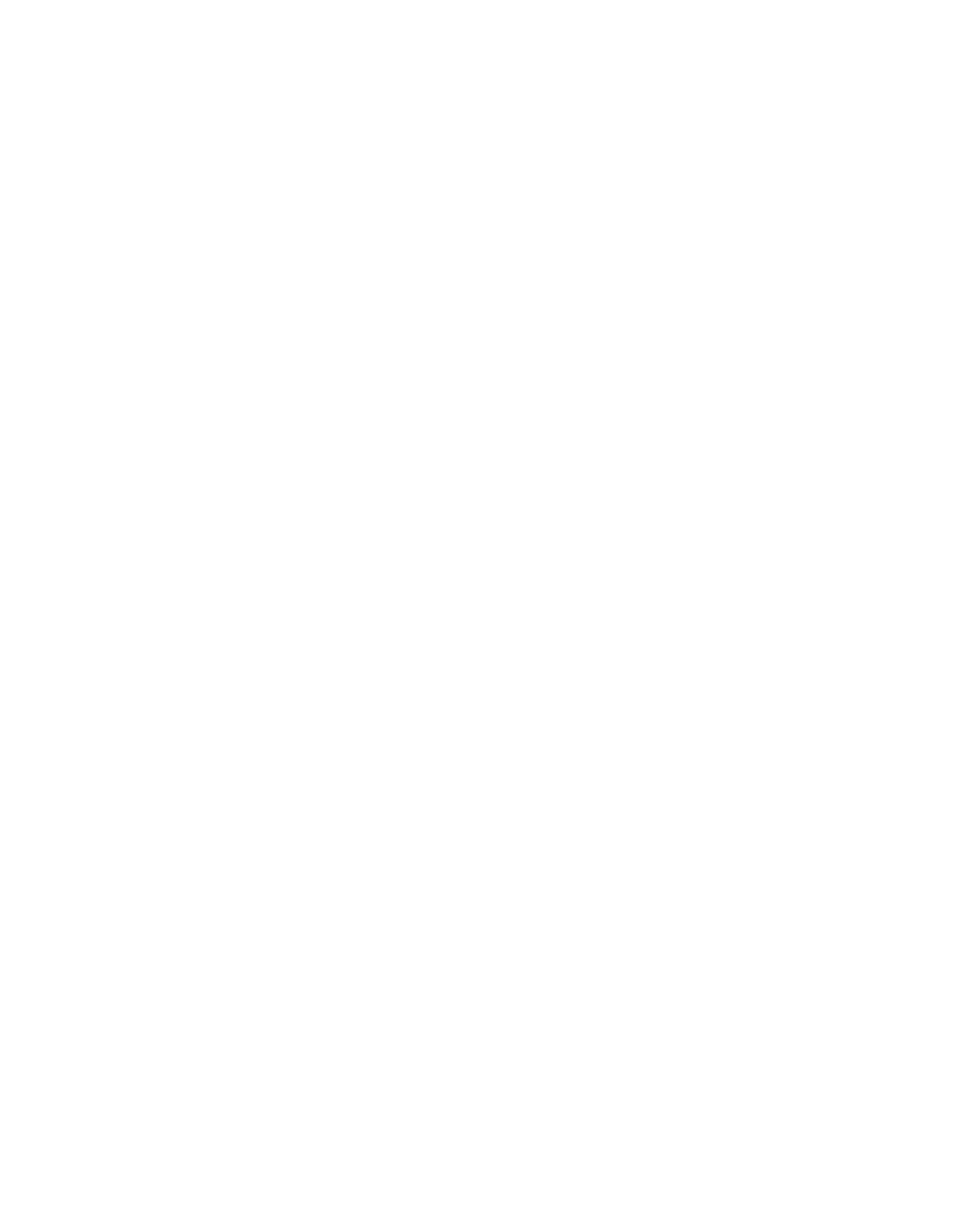| <b>Overview of Inhibition of Cancer Growth by</b><br><b>Aged Garlic Extract and Its Constituents</b> |                               |                                            |
|------------------------------------------------------------------------------------------------------|-------------------------------|--------------------------------------------|
| Cancer                                                                                               | In vivo<br>(Model)            | In vitro<br>(Cancer Cell Culture)          |
| <b>Bladder</b>                                                                                       | $Model1-5$                    |                                            |
| <b>Breast</b>                                                                                        | Model <sup>9-21, 22,23</sup>  | Human <sup>6-8</sup>                       |
| Colon                                                                                                | Model <sup>24-27, 28-30</sup> | Human $31$                                 |
| Erythroleukemia                                                                                      |                               | Human <sup>32-33</sup>                     |
| Esophagus                                                                                            | Model <sup>34</sup>           |                                            |
| Liver                                                                                                |                               | Model <sup>35-37</sup>                     |
| Lung                                                                                                 | $\mbox{Model}^{38\text{-}40}$ | Human $51$                                 |
| Melanoma                                                                                             |                               | Human <sup>41,42</sup> Model <sup>42</sup> |
| Neuroblastoma                                                                                        |                               | Human <sup>43</sup>                        |
| Prostate                                                                                             |                               | Human <sup>44-47</sup>                     |
| Skin                                                                                                 | $Model48-50$                  |                                            |
| Stomach                                                                                              | $Model38-40$                  |                                            |
|                                                                                                      |                               |                                            |

- 1. Lau, B.H.S., Woolley, J. et al. 1986. J. Urol. 136: 701-705.
- 2. Riggs, D., Lamm, D. et al. 1995. J. Urol. 153(4): 1029.
- Lau, B., Barker, G et al. 1985. 85th Annual Meeting of the American Society for Microbiology. March 3-7, 1985, Las Vegas, Nevada, E-95.
- 4. Marsh, C., Lau, B. et al. 1987. J. Urol. 137: 359-362.
- 5. Lamm, D., Riggs, D. et al. 1990. First World Congress on the Health Significance of Garlic and Garlic Constituents. Washington, D.C. August 28-30, p.30.
- 6. Tiwari, R., Pinto., J. et al. 1993. Breast Cancer Res. Treat. 27:(1-2): 80.
- 7. Li, G., Tiwari, R. et al. 1995. Oncology Rep. 2: 787-791.
- 8. Sigounas, G., Steiner, M. 1997. Nutr. Cancer 27(2): 186-191
- 9. Milner, J. and Liu, J. 1990. First World Congress on the Health Significance of Garlic and Garlic Constituents p. 25.
- 10. Zoumas, C., Milner, J. et al. 1992. FASEB J. 6(4): 2641.
- 11. Schaffer, E. and Milner, J. 1997. 16th International Congress of Nutrition. IUNS July 27-August 1, 1997, p. 67.
- 12. Amagase, H. and Milner, J. 1992. FASEB J. 6(4): 3229.
- 13. Amagase, H., and Milner, J. 1993. Carcinogenesis 14: 1627-1631.
- 14. Liu, J. and Milner, J. 1990. FASEB J. 4: A1175.
- 15. Schaffer, E., Milner, J. et al.1996. Exp. Biol. 96. (abs.)
- 16. Amagase, H., Milner, J. et al. 1996. J. Nutr. 126: 817-824.
- **17.** Liu, J., Milner, J. et al. 1992a. Carcinogenesis 13: 1847-1851.
- 18. Liu, J., Milner, J. 1992b. FASEB J. 6(4): 3230.
- 19. Lin, X., Milner J et al. 1994. Carcinogenesis 15(2): 349-352.
- 20. Lin, X., Milner, J. et al. 1992. FASEB J. 6(4): 2640.
- 21. Liu, J., Milner, J. et al. 1995. Experimental Biol. 95.
- 22. Sundaram, S. and Milner, J. 1993. Cancer Lett. 74:85-89.
- 23. Sundaram, S. and Milner, J. 1992. FASEB J. 6(4): 2639.
- 24. Wargovich, M. 1987. Carcinogenesis 8: 487-489.
- 25. Sumiyoshi, H. and Wargovich, M. 1990. Cancer Res. 50: 5084-5087.
- 26. Sumiyoshi, H. and Wargivich, M. 1989. Proc. Am. Assoc. Cancer Res. 30:181.
- 27. Sundaram, S and Milner, J. 1996. J. Nutr 126: 1355-1361.
- 28. Hatono, S. and Wargovich, M. 1997. Ch. 15. In: Nutraceuticals: Designer Foods III Garlic, Soy and Licorice. Paul P. Lanchance (ed.). Food & Nutrition Press, Trumbell, CT , pp. 139-151.
- 29. Hatono, S., Wargovich, M. et al. 1996. Carcinogenesis 17(5): 1041- 1044.
- 30. Uda, N., Wargovich, M., et al. 1996. Proc. Annu. Meet Am. Assoc. Cancer Res. 37: 1871.
- 31. Knowles, L. and Milner, J.1997. FASEB J. 11(3): A422/#2445.
- 32. Sigounas, G., Steiner, M. et al. 1997. Nutr. Cancer 27(2): 186-191.
- 33. Sigounas, G. Steiner, M., et al. 1997. Nutr. Cancer 28(2): 153-159.
- 34. Wargovich, M., Woods, C. et al. 1988. Cancer Res. 48: 6872-6875.
- 35. Tadi, P., Lau, B. et al. 1990. Internat. Clin. Nutr. Rev. 10: 423-429.
- 36. Tadi, P., Lau, B.H.S. et al. 1991. Nutr. Cancer 15: 87-95.
- 37. Yamasaki, T. et al. 1991. Cancer Lett. 59: 89-94.
- 38. Sparnins, V., Wattenberg, L. et al. 1986. Nutr. Cancer 8: 211-215.
- 39. Sparnins, V., Wattenberg, L. et al. 1988. Carcinogenesis 9: 131-134.
- 40. Wattenberg, L., Sparnins, V. et al. 1989. Cancer Res. 49: 2689-2692.
- 41. Hoon, D. Lin, R. et al. 1990. First World Congress on the Health Significance of Garlic and Garlic Constituents. Washington, D.C. August 28-30, p. 26.
- 42. Takeyama, H., Hoon, D. et al., 1993. Oncology 50: 63-69.
- 43. Welch, C., Sidell, N. et al. 1992. Cancer Lett. 63: 211-219.
- 44. Pinto, J., Qiao, C., et al 1997. FASEB J. 11(3): A439/#2541.
- 45. Pinto, J., Qiao, C. et al. 1997a. Am. J. Clin. Nutr. 66: 398-405.
- 46. Pinto, J. and Rivlin, R. 1997b. Ch. 18. In: Nutraceuticals: Designer Foods III Garlic, Soy and Licorice. Paul P. Lanchance (ed.). Food & Nutrition Press, Trumbell, CT, pp. 177-187.
- 47. Sigounas, G., Steiner, M., et al. 1997. Nutr. Cancer 27(2): 186-191.
- 48. Nishino, H., Iwashima, A. et al. 1989. Oncology 46: 277-280.
- 49. Nishino, H., Itakura, Y. et al. 1990. Cancer J. 3: 20-21.
- 50. Reeve, V., Bosnic, M. et al. 1993a. Photochem. Photobiol. 58(6):813-817.
- 51. Kyo, E., Uda, N., et al. 1998. Phytomed. 5(4): 259-267.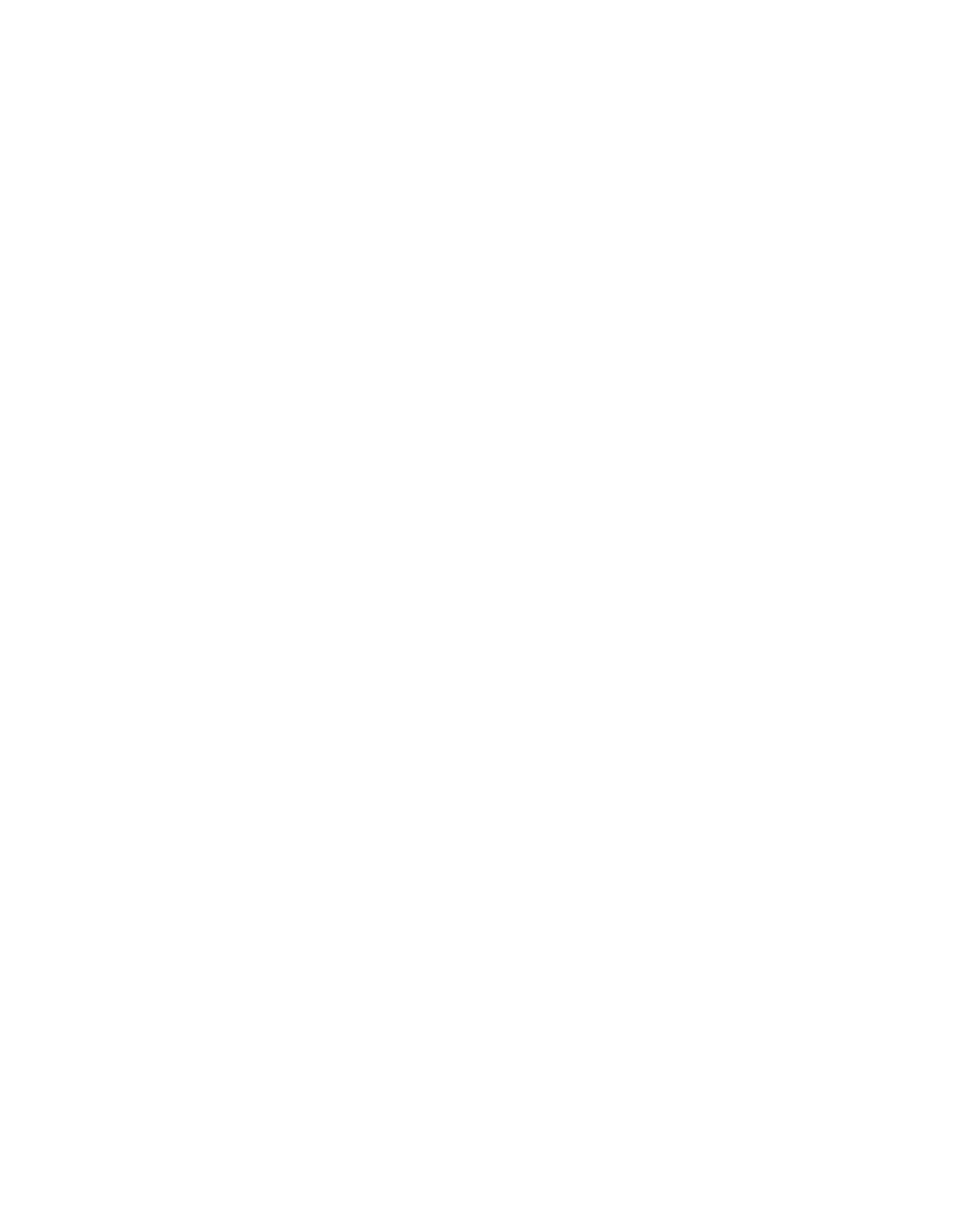|                                                                                                                                                                                                                                   | Inhibition of Vascular Smooth-Muscle Cell and Umbilical Endothelial Cell Proliferation                                                                                                                                                                                                                                                                                                                                                                                                                                                                                                                                                                                                                                                                                                                                                                                    |
|-----------------------------------------------------------------------------------------------------------------------------------------------------------------------------------------------------------------------------------|---------------------------------------------------------------------------------------------------------------------------------------------------------------------------------------------------------------------------------------------------------------------------------------------------------------------------------------------------------------------------------------------------------------------------------------------------------------------------------------------------------------------------------------------------------------------------------------------------------------------------------------------------------------------------------------------------------------------------------------------------------------------------------------------------------------------------------------------------------------------------|
| Yamasaki, T., Lau, B. et al., 1994.<br>Phytother. Res. 8:408-412.                                                                                                                                                                 | Yamasaki et al. (1994) found that SAC can protect cells that line the blood vessels of the lungs from<br>oxidant injury. SAC, in this <i>in vitro</i> test, protected bovine pulmonary endothelial cells from hydrogen<br>peroxide $(H_2O_2)$ -induced oxidant injury. Pretreatment of cells overnight with SAC (4 mg/mL) significantly<br>reversed the loss of cell viability, inhibited lactate dehydrogenase release $(LDH)^4$ and lipid peroxidation<br>induced by $H_2O_2$ . The authors suggesting that these compounds may be effective in hampering the aging<br>process and for prevention of atherosclerosis.                                                                                                                                                                                                                                                   |
| Lee, E., Steiner, M. et al. 1994.<br>Biochim. Biophys. Acta 1221:73-77.                                                                                                                                                           | SAC was found to inhibit vascular smooth-muscle cell (SMC) and umbilical endothelial cell proliferation.<br>SMC proliferation constitutes an essential aspect in the development of atherosclerosis and of restinosis<br>(narrowing or constriction) of blood vessels subjected to angioplasty. <sup>6</sup>                                                                                                                                                                                                                                                                                                                                                                                                                                                                                                                                                              |
|                                                                                                                                                                                                                                   | <b>Sickle Cell Anemia</b>                                                                                                                                                                                                                                                                                                                                                                                                                                                                                                                                                                                                                                                                                                                                                                                                                                                 |
| Ohnishi, S. Recent Advances on the<br>Nutritional Benefits Accompanying<br>the Use of Garlic as a Supplement.<br>Newport Beach, CA. November 15-<br>17, 1998.<br>Ohnishi, S.T and T. Ohnishi,<br>J. Nutr, 131: 1085S-1092S, 2001. | Sickle cell anemia is a genetic disease caused by abnormal hemoglobin. In Africa, one out of 80 people<br>suffers from this and the patients die before reaching the age of 20. In the African American population,<br>one out of 500 suffers. Although hydroxy urea was found to have some efficacy, still there is no cure. The<br>patients are known to have a decreased vitamin E level, suggesting oxidative stress may be involved in the<br>disease process. By exposing sickle red blood cells to a deoxy-oxy cycling in vitro, Ohnishi (1998, 2001)<br>found that dense red cells were formed. The dense cells can be found in the patients, and they may cause<br>blood vessel occlusion. Using this method, the Ohnishi found that SAC inhibited the formation of dense<br>cells <i>in vitro</i> . The inhibition was 30 $\%$ at the concentration of 1 mg/ml. |
| Takasu, J., et al. 2002. BMC Blood<br>Disorders, 2:3.                                                                                                                                                                             | Takasu et al. (2002) examined the potential role of Aged Garlic Extract as an antioxidant for sickle red<br>blood cells (RBC). Unanimously, the patient's count of Heinz bodies decreased from 58.9% to 29.8%<br>during the 4 weeks of the study. These data suggest the significant antioxidant activity of Aged Garlic<br>Extract on sickle cell anemia, and may represent a potential therapy to combat complications of the<br>disease.                                                                                                                                                                                                                                                                                                                                                                                                                               |
|                                                                                                                                                                                                                                   |                                                                                                                                                                                                                                                                                                                                                                                                                                                                                                                                                                                                                                                                                                                                                                                                                                                                           |

## **Antioxidative Effects of SAC**

| Ide, N. Lau, B et al. 1997a. Planta<br>Med. 63: 263-264.                                                                                                                          | Ide and Lau (1997b) from Loma Linda University found that SAC could prevent copper, a potent oxidant,<br>from oxidizing LDL cholesterol in an <i>in vitro</i> system.                                                                                                                                                                                                                                                                                                                                                                                       |
|-----------------------------------------------------------------------------------------------------------------------------------------------------------------------------------|-------------------------------------------------------------------------------------------------------------------------------------------------------------------------------------------------------------------------------------------------------------------------------------------------------------------------------------------------------------------------------------------------------------------------------------------------------------------------------------------------------------------------------------------------------------|
| Ide, N., Itakura, Y. et al. 1996. 2nd<br><b>International Congress on</b><br>Phytomedicine. September 11-14,<br>1996a. Munich, Germany.                                           | Ide et al. (1996a) and Amagase et al. (1999) found that SAC decreased the emission of low level<br>chemiluminescence (LLC) initiated by t-butyl hydroperoxide. SAC inhibited LLC emissions 33% at 5<br>mmol/L and 45% at 10mmol/L. SAC also demonstrated radical and hydrogen peroxide scavenging<br>activities in vivo.                                                                                                                                                                                                                                    |
| Amagase, H. et al. 2000. Ch. 6.<br>Phytochemicals and<br>Phytopharmaceuticals. AOCS Press.<br>Champaign, Illinois, pp. 62-78.                                                     |                                                                                                                                                                                                                                                                                                                                                                                                                                                                                                                                                             |
| Ide, N., Matsuura, H. et al. 1996b.<br>Phytother. Res. 10: 340-341.                                                                                                               | SAC demonstrated a scavenging effect on hydrogen peroxide and also inhibited the chain oxidation<br>induced by a hydrophilic radical initiator in another study by Ide et al. (1996b).                                                                                                                                                                                                                                                                                                                                                                      |
| Imai, J., Itakura, Y. et al. 1994.<br>Planta Medica 60:417-420.<br>Ide, N. Lau, B et al. 1997a. Planta<br>Med. 63: 263-264.                                                       | SAC inhibited the emission of low level chemiluminescence and the early formation of TBA-RS <sup>5</sup> (markers<br>of oxidation), whereas water extracts of raw and heat-treated garlic enhanced such emissions. Imai et al.<br>(1994) suggested that SAC has antioxidative efficacy.                                                                                                                                                                                                                                                                     |
| Banerjee SK, et al. 2003. Phytother<br>Res. 17: 97-106.                                                                                                                           | Various preparations of garlic, mainly aged garlic extract (AGE), have been shown to have promising<br>antioxidant potential. SAC, a major compound in AGE but not in raw garlic, has been reported to have<br>powerful antioxidant and radical scavenging effects. This review touches on several of these areas.                                                                                                                                                                                                                                          |
| Hsu, C. 2004. Five Cysteine-<br><b>Containing Compounds Have</b><br>Antioxidative Activity Balb/cA Mice<br>Nutrient Interactions and Toxicity<br>Research Communication. 149-152. | Five cysteine-containing compounds derived from garlic, including SAC, were added to drinking water at<br>1 g/L for a 4 week treatment, while cysteine was used as a comparison. At the end of treatment, glutathione<br>(GSH) levels were higher $(p<0.05)$ in the kidney and liver than in controls. SAC and the other cysteine-<br>containing compounds were also found to increase catalase and glutathione peroxidase (GPX) activities in<br>the kidney and liver. When compared with the control and cysteine-treated groups, the cysteine-containing |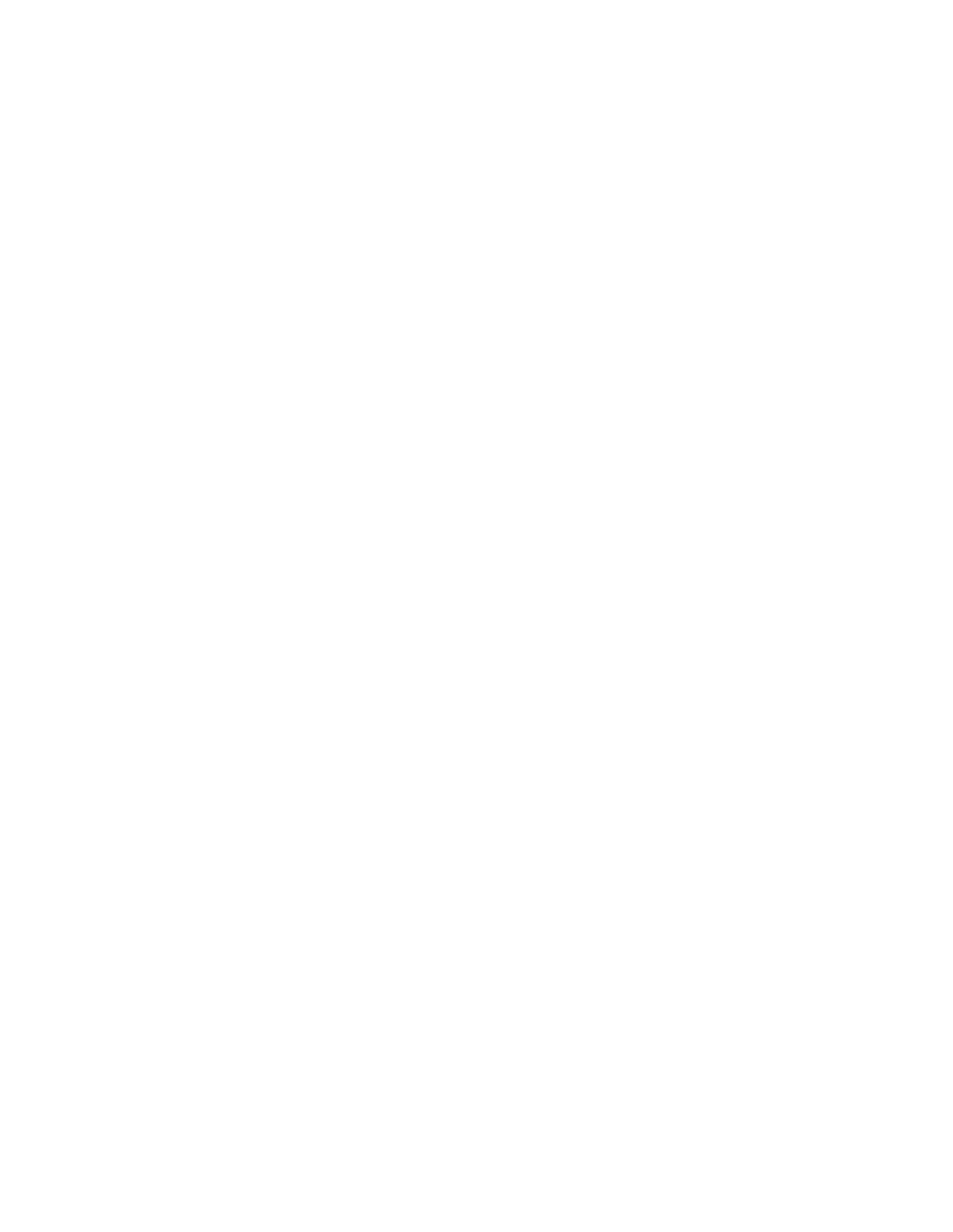| Sumiyoshi, H. and Wargivich, M.<br>1989. Proc. Am. Assoc. Cancer Res.<br>$30:181.$ (abs. #718)                                                                                                                                                             | SAC significantly inhibited nuclear damage caused by the carcinogen dimethylhydrazine (DMH), thus<br>decreasing the toxicity of this carcinogen. Further, both compounds significantly stimulated the activity of<br>glutathione S-transferase (GST) in both the liver and colon. GST is an enzyme known to assist in the<br>detoxification of carcinogens.                                                                                                                                                                                                                                                                                                                                                                                                                                                                                                                                                                                                           |
|------------------------------------------------------------------------------------------------------------------------------------------------------------------------------------------------------------------------------------------------------------|-----------------------------------------------------------------------------------------------------------------------------------------------------------------------------------------------------------------------------------------------------------------------------------------------------------------------------------------------------------------------------------------------------------------------------------------------------------------------------------------------------------------------------------------------------------------------------------------------------------------------------------------------------------------------------------------------------------------------------------------------------------------------------------------------------------------------------------------------------------------------------------------------------------------------------------------------------------------------|
| Hatono, S., Wargovich, M. et al.<br>1996. Carcinogenesis 17(5): 1041-<br>1044.                                                                                                                                                                             | Aberrant crypt foci are considered to be the most likely precursors of colon cancer. SAC administration<br>inhibited development in the colon of one third to one half of the foci induced by DMH when given prior<br>to this carcinogen (initiation phase). Further, SAC was found to significantly enhance GST (glutathione S-<br>transferase) activity not only in the liver, but also in the proximal and middle small bowel. GST is a<br>detoxification enzyme system in the body. Thus, SAC inhibited the development of pre-cancerous lesions<br>in the colon and enhanced the activity of enzyme systems in the liver and small intestine, which detoxify<br>carcinogens (Hatono et al., 1996).                                                                                                                                                                                                                                                               |
| Knowles, L. and Milner, J. 1998.<br>Recent Advances on the Nutritional<br>Benefits Accompanying the Use of<br>Garlic as a Supplement. Newport<br>Beach, CA. November 15-17, 1998b.<br>Knowles, L.M. and J.A. Milner,<br>J. Nutr., 131: 1061S-1066S (2001). | Knowles and Milner (1998, 2001) found that diallyl disulfide (DADS), a constituent in Aged Garlic<br>Extract and garlic oil, suppresses proliferation of human colon tumor (HCT-15) cells by reducing apoptosis<br>and altering cell division through a block in the G2/M phase of the cell cycle. A marked suppression in<br>p34cdc2 kinase activity and depressed protein tyrosine phosphatase (PTPase) activity accompanied the<br>observed G2/M phase arrest. Western blot analysis revealed that 25 and 50 $\mu$ M DADS decreased cdc25C<br>phosphatase expression, by 21 and 45%, respectively. DADS exposure caused a dose dependent decrease<br>in $p34^{\text{cdc2}}$ protein expression. Suppression of $p34^{\text{cdc2}}$ and cdc25C expression likely accounts for the ability<br>of DADS to inhibit $p34^{\text{cdc2}}$ kinase activity. Other sulfur compounds found in processed garlic may alter<br>tumor cell proliferation by a similar mechanism. |
|                                                                                                                                                                                                                                                            | <b>Sustained Circulatory Antioxidants Depleted by Cancer-Causing Agent</b>                                                                                                                                                                                                                                                                                                                                                                                                                                                                                                                                                                                                                                                                                                                                                                                                                                                                                            |
| Balasenthil, S and Nagini, S. 2000. J.<br>Biochem. Med. Biol. & Biophys. 4:<br>$35 - 39$ .                                                                                                                                                                 | 7,12-Dimethylbenz(a)anthracene (DMBA) enhances lipid peroxidation in the circulation. In addition, it<br>significantly depletes circulating antioxidants such as ascorbic acid, vitamin E, reduced glutathione and<br>glutathione peroxidase. Administration of SAC significantly decreased DMBA-induced lipid peroxidation<br>and enhanced the levels of antioxidants.                                                                                                                                                                                                                                                                                                                                                                                                                                                                                                                                                                                               |
| Sundaresan, S, and Subramanian, P.<br>2003. S-allylcysteine inhibits<br>circlulatory lipid peroxidation and<br>promotes anti-oxidants in N-<br>nitrosodiethylamine-induced<br>carcinogenesis. Pol. J. Pharmacol.<br>$55:37-42.$                            | In a study where SAC was administered to N-nitrosodiethylamine (NEDA)-induced hepatocarcinogenesis,<br>SAC was found to decrease tumor incidence and lipid peroxidation. SAC was also found to increase<br>antioxidant levels by decreasing the formation of free radicals.                                                                                                                                                                                                                                                                                                                                                                                                                                                                                                                                                                                                                                                                                           |

# **Liver Protective Effects of SAC**

|                                                                                                                                                                       | Inhibited Both the Formation and Bioactivation of a Liver Carcinogen                                                                                                                                                                                                                                                                                               |
|-----------------------------------------------------------------------------------------------------------------------------------------------------------------------|--------------------------------------------------------------------------------------------------------------------------------------------------------------------------------------------------------------------------------------------------------------------------------------------------------------------------------------------------------------------|
| Dion, M. and Milner, J. 1996. Exp.<br>Biol. 96 (abs.)                                                                                                                 | SAC inhibited both the formation and bioactivation of the liver carcinogen nitrosomorpholine (NMOR).<br>Adding SAC to a solution of sodium nitrite and morpholine prevented these two compounds from<br>generating nitrosomorpholine. SAC also prevented NMOR's ability to mutate a cell model.                                                                    |
| Fukushima, S. Recent Advances on<br>the Nutritional Benefits<br>Accompanying the Use of Garlic as a<br>Supplement held in Newport Beach,<br>CA. November 15-17, 1998. | S-methylcysteine, a constituent in Aged Garlic Extract, suppressed chemically-induced (sodium nitrite and<br>morpholine) liver cancer.                                                                                                                                                                                                                             |
| Fukushima, S., et al.,<br>J. Nutr., 131: 1049S-1053S, 2001.                                                                                                           |                                                                                                                                                                                                                                                                                                                                                                    |
|                                                                                                                                                                       | Protected Liver Cells from the Liver Toxins: Paracetamol (Acetaminophen), Carbon<br><b>Tetrachloride and Bromobenzene</b>                                                                                                                                                                                                                                          |
| Nakagawa, S., Kasuga, S. et al. 1988.<br>Phytother. Res. 1:1-4.                                                                                                       | Nakagawa et al (1988) found that SAC protected the liver cells from the liver toxins, Paracetamol and<br>carbon tetrachloride. These compounds induce acute hepatitis. SAC appeared to enhance the activity of<br>glutathione, a detoxifying enzyme, and to act as chemical scavengers. Thus, SAC was found to be more<br>effective than the other chemicals used. |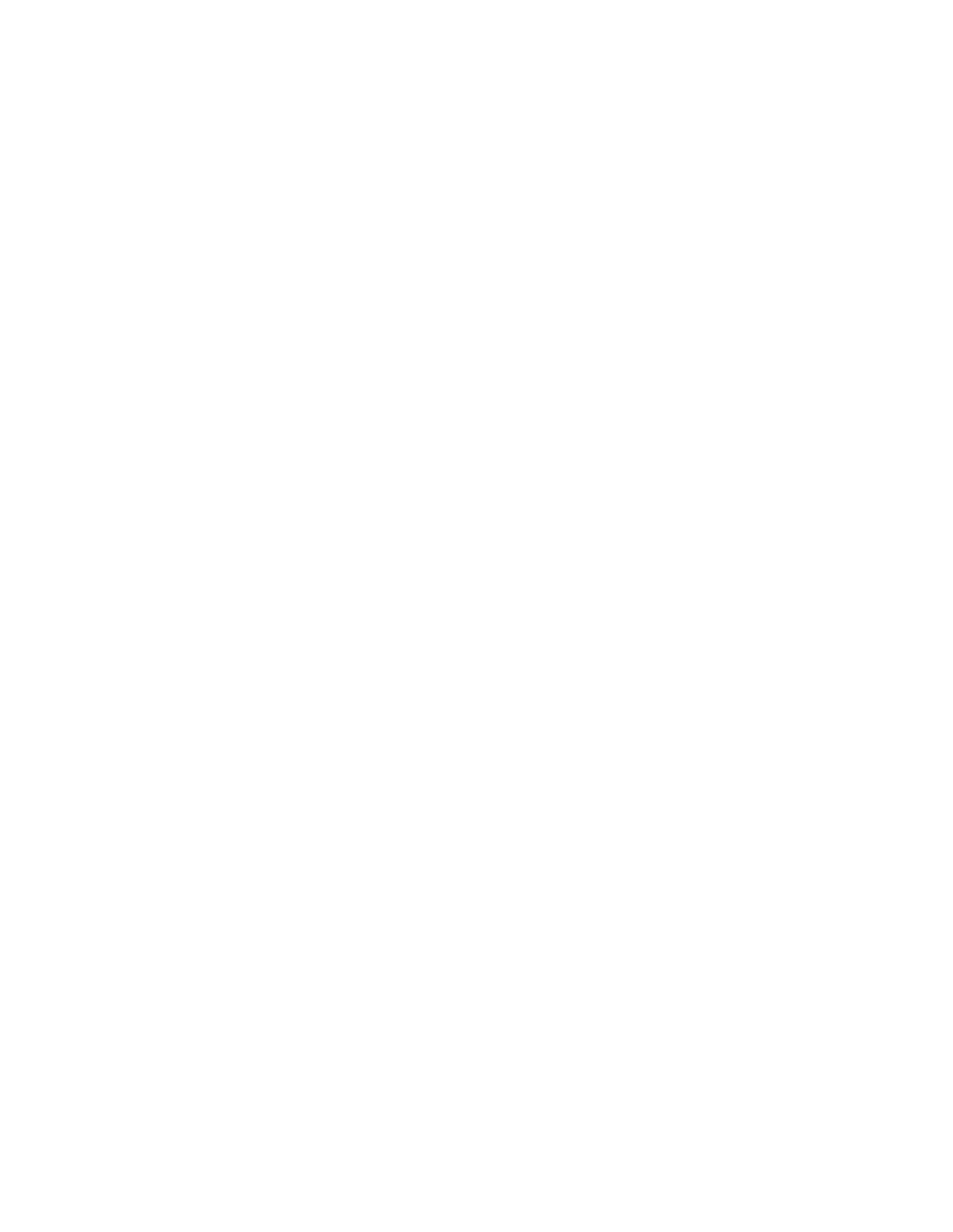| Peng Q, et al. Neuroprotective effect<br>of garlic compounds in amyloid-B<br>peptide-induced apoptosis in vitro.<br>Med Sci Monit. 8(8): BR328-337,<br>2002.<br>Kosuge, Y. et al. 2003, Neuroscience. | AGE and SAC were reported to decrease apoptosis by enhancing endogenous antioxidant defenses in a<br>study determining their effects on Aß-induced apoptosis and reactive oxygen species (ROS) generation in a<br>pheochromocytoma (PC12) cell line.<br>Kosuge et al. (2003) found that S-allyl-L-cysteine (SAC) protected differentiated PC12 cells against $\mathsf{A}\beta$ -<br>and tunicamycin-induced neuronal death and also attenuated the AB-induced increase of intracellular                   |
|-------------------------------------------------------------------------------------------------------------------------------------------------------------------------------------------------------|-----------------------------------------------------------------------------------------------------------------------------------------------------------------------------------------------------------------------------------------------------------------------------------------------------------------------------------------------------------------------------------------------------------------------------------------------------------------------------------------------------------|
| $122(4): 885-95.$                                                                                                                                                                                     | reactive oxygen species.                                                                                                                                                                                                                                                                                                                                                                                                                                                                                  |
| Kim JM, Chang N, Kim WK, Chun<br>HS. 2006. Biosci Biotechnol<br>Biochem. 70:1969-71.                                                                                                                  | S-Allyl-L-cysteine (SAC), an active organosulfur compound derived from garlic, was found to reduce<br>mortality with lesser incidence of stroke and also to lower the overall stroke-related behavioral score in<br>stroke-prone spontaneously hypertensive (SHRSP) models by dietary administration.                                                                                                                                                                                                     |
| Kosuge Y, Koen Y, Minami K, Ishige<br>K, Edagawa Y, Saito H, Ito Y. 2001.<br>$74th$ Annual Meeting of the Japanese<br>Pharmacological Society. Yokohama<br>(Japan), March 21-23,<br>$Abst\#P-849$     | SAC selectively protects amyloid $\beta$ (A $\beta$ ) -induced neuronal death in hippocampal neurons due, at least in<br>part, to suppression of A $\beta$ -induced oxidative stress. Mechanistic differences exist between A $\beta$ -induced<br>cell death in hippocampal neurons and in cerebellar granule neurons.                                                                                                                                                                                    |
| Kosuge Y, Sakikubo T, Ishige K, Ito<br>Y. 2006. Neurochem Int. 49: 285-93.                                                                                                                            | Kosuge et al. (2006) determined that hippocampal neurons (HPN) were protected from neuronal cell death<br>in the presence of SAC. In contrast, SAC did not exhibit any protective effects on cerebellar graule neurons<br>(CGN). Both neurons found in the endoplasmic reticulum (ER) are vulnerable to neuronal cell death with<br>ER stress. Research has shown ER stress to be an important factor in amyloid $\beta$ peptide (A $\beta$ )-induced<br>neurotoxicity and Alzheimer's disease pathology. |

## **Lung Protective Effects of SAC**

**Protected Cells from Toxic Carbon Tetrachloride in the Lungs** 

*Mizuguchi S, Takemura S, Minamiyama Y, Kodai S, Tsukioka T, Inoue K, Okada S, Suehiro S. 2006. Biofactors. 26:81-92.* 

SAC was found to be effective in reducing CCl<sub>4</sub>-induced lung injury through intraperitoneal injection of CCl4 into models twice a week for 8 weeks; SAC, N-acetyl cysteine or L-cysteine was orally administered everyday for 8 weeks. SAC significantly reduced the increases of transforming growth factor beta, lipid peroxides, AST, and ALT in plasma induced by CCl4. SAC dose-dependently and significantly attenuated CCl4-induced systemic inflammation and fibrosis of lung. SAC also prevented the decline of thiol levels, the increase of inducible nitric oxide synthase expression, the infiltration of leukocytes, and the generation of reactive oxygen species in lungs.

### **SAC Has Been Confirmed to be Bioavailable and Active**

| Amagase, H. 2000. Inconsistent<br>cholesterol-lowering effects of garlic<br>powder products due to inappropriate<br>standardization. Phytomed. 7(2): 51.                                                                                         | Amagase (2000) indicated that SAC is one of the water-soluble sulfur compounds in garlic derived from $\gamma$ -<br>glutamyl peptides that increases during extraction. SAC is utilized to standardize AGE. SAC is contended<br>to be the only compliance marker compound for clinical studies involving garlic consumption. Since SAC<br>is present in garlic preparations, has many biological effects, and is confirmed to be bioavailable, it can be<br>considered one of the active principles in garlic preparations. |
|--------------------------------------------------------------------------------------------------------------------------------------------------------------------------------------------------------------------------------------------------|-----------------------------------------------------------------------------------------------------------------------------------------------------------------------------------------------------------------------------------------------------------------------------------------------------------------------------------------------------------------------------------------------------------------------------------------------------------------------------------------------------------------------------|
| Nagae, S., Itakura, Y. et al. 1994.<br>Planta Med. 60: 214-217.                                                                                                                                                                                  | SAC is a biologically active transformation product from garlic. Nagae et al. found that SAC was rapidly<br>and easily absorbed in the gastrointestinal tract and, then distributed mainly in the plasma, liver, and<br>kidney after oral consumption. Its bioavailability was between 87.2% through 103% in models.                                                                                                                                                                                                        |
| Rosen, R. Identification of<br>metabolites of garlic and garlic<br>products in human body fluids, 2nd<br>International Conference on Food<br>Factors (2nd ICoFF), Kyoto (Japan)<br>December 12-17, 1999.<br>Rosen, R. 2000a. Phytomed. 7(2): 51. | Rosen (1999, 2000a,b) established a procedure for measuring SAC in blood and urine of human subjects<br>after consumption of garlic and garlic products. SAC was easily detected in plasma and urine by HPLC-<br>MS using negative ion atmospheric pressure chemical ionization mode (APcI)-MS. SAC levels in the<br>blood reach levels of 800 ppb in the blood after consumption of three Aged Garlic Extract capsules<br>(Steiner, M., East Carolona University, personal communication, 1998).                           |
| Rosen, R., Hiserodt, R. et al. 2000b.<br>Biofactors13(1-4): 241-249.                                                                                                                                                                             | Rosen (2000b) showed that allicin is decomposed in stomach acid into various allyl sulfides, disulfides and<br>other volatiles. Thus allicin is not detected anywhere.                                                                                                                                                                                                                                                                                                                                                      |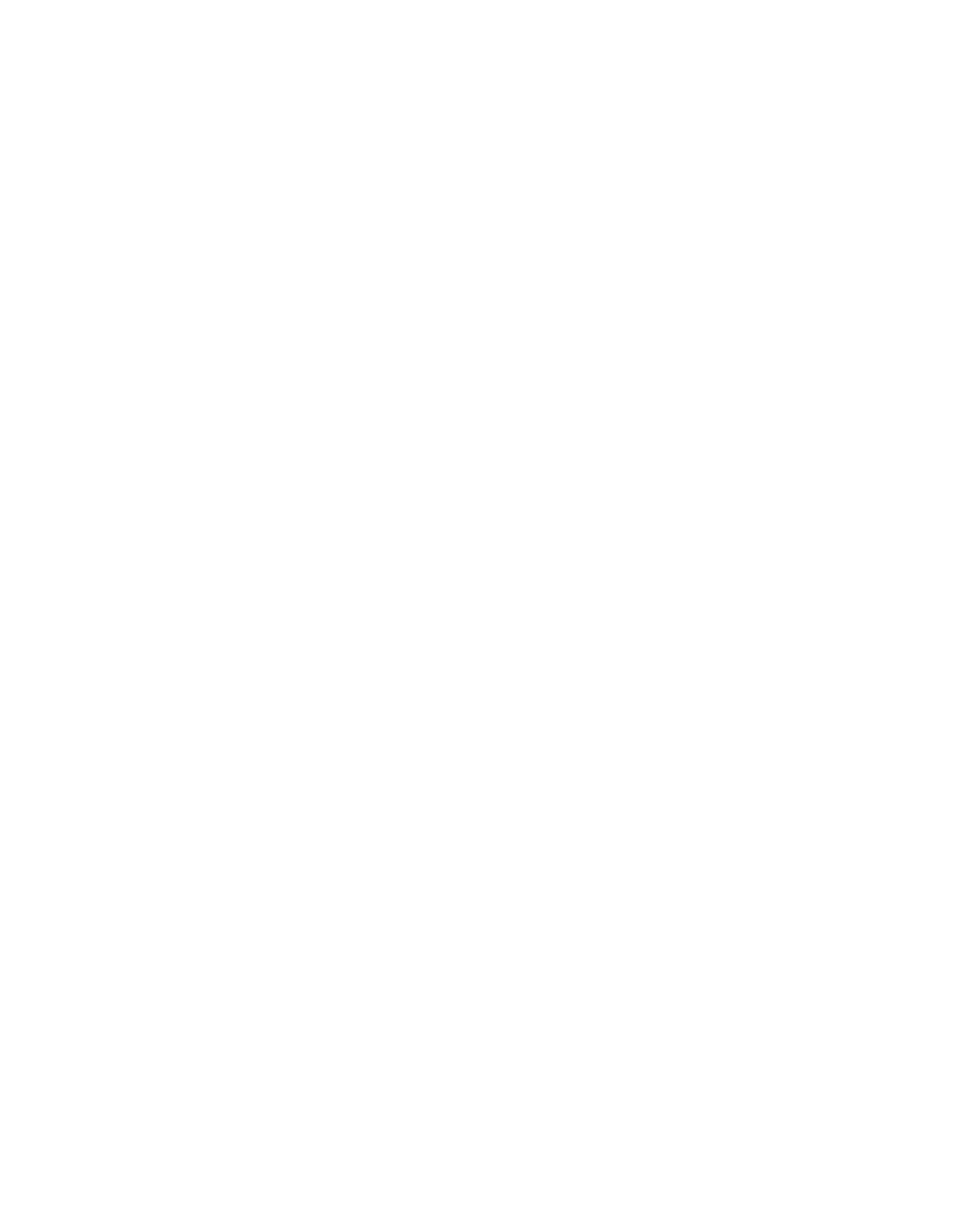# *S-***ALLYLMERCAPTOCYSTEINE (SAMC): A CONSTITUENT UNIQUE TO AGED GARLIC EXTRACT**



*Koch, H. and Lawson, L.D. 1996. Garlic the Science and Therapeutic Application of Allium sativum L. and Related Species. Williams & Wilkins, Baltimore, MD, pp. 104.* 

*Heber, D. 1997. Am. J. Clin. Nutr. 66: 425 (editorial).* 

*Kodera, Y. 1997. In: Nutraceuticals: Designer Foods III Garlic, Soy and Licorice (Lachance, P.A. ed.) Ch. 11, pp. 95-103. Food and Nutrition Press, Inc. Trumbell, CT.*

## **Antioxidative and Radioprotective Effects of SAMC**

*Pedraza-Chaverri, J. 2004. Sallylmercaptocysteine scavenges hydroxyl radical and singlet oxygen in vitro and attenuates gentamicininduced oxidative and nitrosative stress and renal damage in vivo. BMC Clinical Pharmacology. 4.* 

*Ide, N., Matsuura, H. et al. 1996a. Phytother. Res. 10: 340-341.* 

*Amagase, H. et al. 2000. Ch. 6. Phytochemicals and Phytopharmaceuticals. AOCS Press, Champaign, Illinois, pp. 62-78.* 

*Ide, N., Itakura, Y. et al. 1996b. 2nd International Congress on Phytomedicine. September 11-14, 1996. Munich, Germany.* 

*Ide, N. and Lau, B. 1997. FASEB J. 11(3): A122/#713* 

Aged Garlic Extract contains a unique sulfur-containing compound, known as *S-*allylmercaptocysteine (SAMC). SAMC is produced only during aging and is not present in fresh raw garlic (Koch, 1996; Heber, 1997) or in various garlic preparations (Kodera, 1997). SAMC is a water-soluble compound that has shown an array of effects, as seen in the following studies, including anti-oxidative, liver-protective and anti-carcinogenic effects:

In a study by Pedraza-Chaverri, SAMC treatment was found to weaken the gentamicin-induced oxidative and nitrosative stress as well as the destruction to the kidneys (nephrotoxicity) *in vivo*. SAMC was found to scavenge hydroxyl radicals and singlet oxygen *in vitro*.

#### **Protected Cells from Oxidant Injury**

Ide et al. (1996a) found that SAMC demonstrated a scavenging effect on hydrogen peroxide. They also inhibited the chain oxidation induced by a hydrophilic radical initiator. Hydrogen peroxide yields a free radical by reacting with iron or copper (a process called the Fenton reaction). This free radical damages both membranes and DNA and/or induces lipid peroxidation.

Amagase et al. (1999) and Ide et al. (1996b) found that SAMC , decreased emissions of low level chemiluminescence (LLC) initiated by the oxidant t-butyl hydroperoxide in liver tissue. SAMC inhibited LLC emissions 60% at 5 mmol/L and 82% at 10mmol/L, nearly the same effect as the potent antioxidant glutathione. SAMC also scavenged hydrogen peroxide *in vivo.*

Ide and Lau (1997) found that SAMC could inhibit copper-induced peroxidation of LDL in a concentration dependent manner. Lipid oxidation was determined by measuring TBA-RS.<sup>5</sup> Further, it was found that when SAMC was preincubated with pulmonary artery endothelial cells, cell damage caused by oxidized LDL was prevented, as indicated by prevention of lactate dehydrogenase release, loss of cell viability and TBA-RS formation.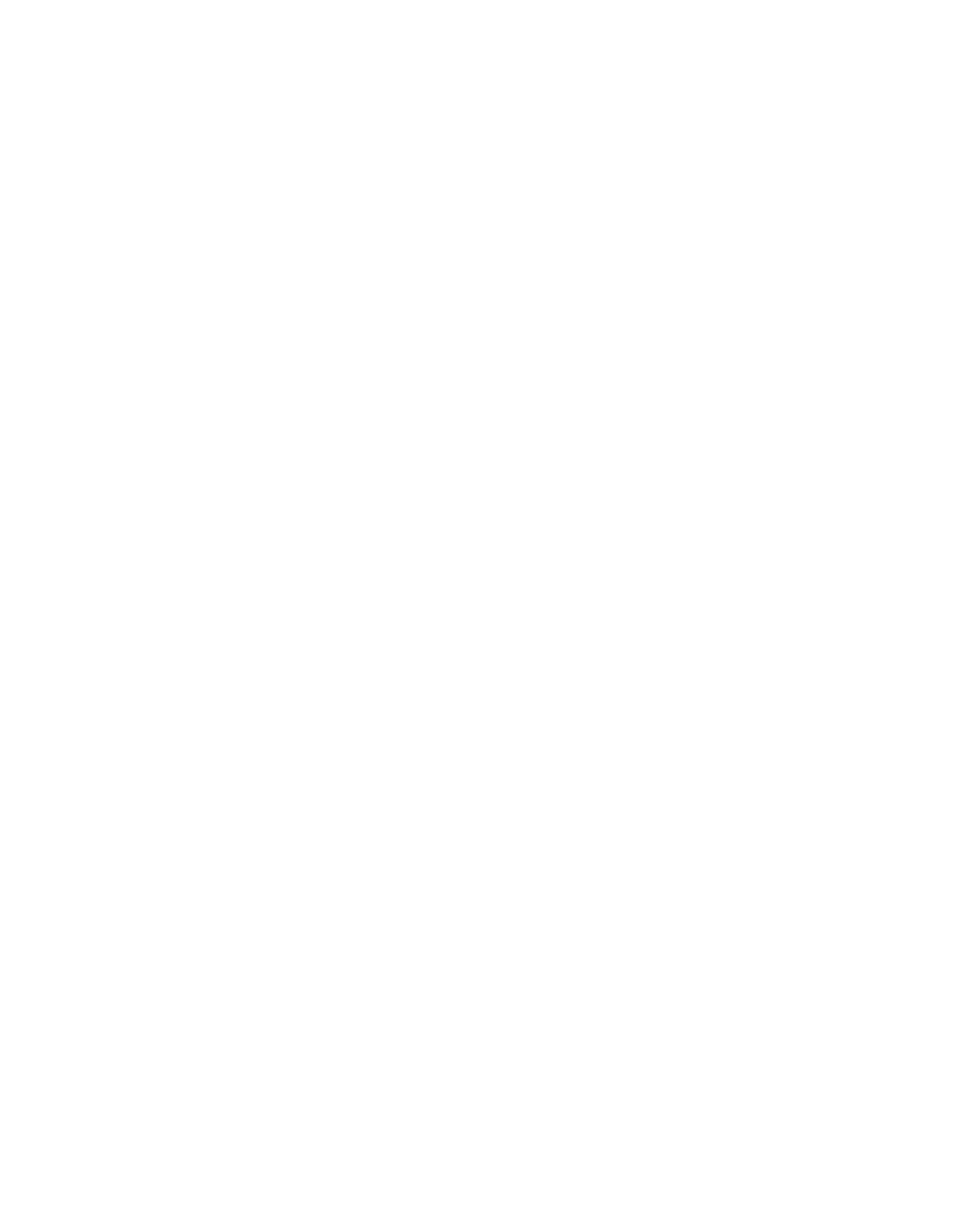# **Anticancer Effects of SAMC**

| Thomson M, Muslim, A. 2003. Curr<br>Cancer Drug Targ, 3: 67-81.                                                                                                                                        | Numerous studies have demonstrated the chemopreventive activity of garlic by using different garlic<br>preparations; including fresh garlic extract, aged garlic extract, garlic oil and a number of organosulfur<br>compounds derived from garlic. Recent research has also focused on the antimutagenic activity of garlic.<br>It has also been observed that AGE, but not the fresh garlic extract, exhibits radical scavenging activity.<br>The two major compounds in aged garlic, SAC $\&$ SAMC have the highest radical scavenging ability.<br>Because of this, consumption of garlic may provide protection from cancer development.       |
|--------------------------------------------------------------------------------------------------------------------------------------------------------------------------------------------------------|----------------------------------------------------------------------------------------------------------------------------------------------------------------------------------------------------------------------------------------------------------------------------------------------------------------------------------------------------------------------------------------------------------------------------------------------------------------------------------------------------------------------------------------------------------------------------------------------------------------------------------------------------|
| Borek, C. 2005. Antioxidants and<br>the prevention of hormonally<br>regulated cancer. jmhg. 2(3):<br>346-352.                                                                                          | SAC and SAMC found in aged garlic extract have been shown to destroy cancer cells by inducing<br>apoptosis, or programmed cell death. SAC and SAMC have been shown to decrease the growth of<br>prostate cancer cells by 80 percent while SAMC has also been shown to inhibit the growth of breast cancer<br>cells, erythroleukemia and colon cancer cells.er cells.                                                                                                                                                                                                                                                                               |
| Borek, C. 2004. Int. Cancer Ther.<br>$3(4)$ : 333-341.<br>Borek, C. 2004. J. Nutr. 134: 3207S-<br>3209S.                                                                                               | SAMC induces apoptosis in human prostate cancer cells and in breast cancer cells, as well as colon cancer<br>cells by activating caspase 3, inhibits antiapoptotic protein Bcl-2, and disrupts microtubules in cancer cells,<br>preventing further growth.                                                                                                                                                                                                                                                                                                                                                                                         |
| Chu Q, Ling MT, Feng H, Cheung<br>HW, Tsao SW, Wang X, Wong YC.<br>2006 Carcinogenesis. 27(11):2180-9.                                                                                                 | Metastatic cancer is one of the main causes of cancer-related death since it rarely responds to available<br>treatments. Using colony-forming, wound-closure as well as matrigel-invasion assays, Chu et al. found<br>that two main water-soluble constituents of the garlic, S-allylcysteine (SAC) and S-allylmercaptocysteine<br>(SAMC), were able to suppress Pca cell proliferation and invasive abilities through restoration of E-<br>cadherin expression in cancer cells.                                                                                                                                                                   |
|                                                                                                                                                                                                        | Inhibited the Growth of Carcinogen-Induced Tumors of the Breast                                                                                                                                                                                                                                                                                                                                                                                                                                                                                                                                                                                    |
| Tiwari, R., Pinto, J. et al. 1993.<br>Breast Cancer Res. Treatment 27:(1-<br>2): 80.                                                                                                                   | Tiwari et al. (1993) found that SAMC inhibited the growth and proliferation of transformed human breast<br>cells. They also increased both glutathione-S-transferase and peroxidase levels in the non-transformed<br>cells.                                                                                                                                                                                                                                                                                                                                                                                                                        |
| Li, G., Qiao, C., et al. 1995. Oncol.<br>Rep. 2: 787-791.                                                                                                                                              | Li et al. (1995) also reported that SAMC in Aged Garlic Extract inhibited the growth of transformed<br>human breast cells and increased both glutathione-S-transferase and peroxidase levels in the non-<br>transformed cells.                                                                                                                                                                                                                                                                                                                                                                                                                     |
|                                                                                                                                                                                                        | Inhibited the Growth of Carcinogen-Induced Tumors of the Colon                                                                                                                                                                                                                                                                                                                                                                                                                                                                                                                                                                                     |
| Shirin H., Pinto J. et al. 2001. Cancer<br>Res. $61(2): 725-731$ .                                                                                                                                     | Pinto et al. (2001) found that SAMC inhibited the growth of two human colon cancer cell lines (SW-480)<br>and HT-29) at doses similar to that of sulindac sulfide, a well-established colon cancer chemopreventive<br>agent. SAMC also induced apoptosis <sup>17</sup> . In addition, SAMC cause a marked increase in endogenous levels<br>of reduced glutathione. SAMC also augmented the growth inhibitory and apoptotic effects of SS when co-<br>administered.                                                                                                                                                                                 |
| Knowles, L. and Milner, J. 1997.<br>FASEB J. 11(3): A422/#2445<br>Xiao D, Pinto JT. Et al. FASEB J,<br>2003, 17(4): A1152, #7511.1.<br>Xiao D, Pinto JT, et al. 2003. Cancer<br>Res 63: 6825-6837      | Experimental carcinogenesis studies indicate that components of garlic (i.e. allyl sulfides) inhibit both the<br>initiation and promotion stages of tumorigenesis for various types of cancer, including colorectal. These<br>researchers previously reported that SAMC inhibits growth, arrests cells in G2-M, and induces apoptosis<br>in human colon cancer cells. This study concludes that the garlic-derived compound SAMC exerts<br>antiproliferative effects by binding directly to tubulin and disrupting the MT assembly, thus arresting cells<br>in mitosis and triggering JNK1 and capase-3 signaling pathways that lead to apoptosis. |
| Xiao D, Pinto JT, Palazzo A,<br>Gundersen GG, Shirin H, Weinstein<br>IB. 2002. International Research<br>Conference on Food, Nutrition and<br>Cancer. Washington DC, July 11-12.<br>J Nutr 132: 3549S. | Xiao et al. had previously reported that S-allyl mercaptocysteine (SAMC) inhibited growth, arrested cells<br>in $G_2/M$ and induced apoptosis in SW480 and HT29 human colon cancer cells. Upon examination of this<br>mechanism, in this current study, Xiao et al. (2002) concluded that antiproliferative effects exerted by<br>SAMC work to disrupt microtubule assembly, and cells in mitosis are arrested. Jun kinase (JKN1) and<br>caspase-3 are then triggered, which signals pathways leading to apoptosis.                                                                                                                                |

 $\overline{\phantom{a}}$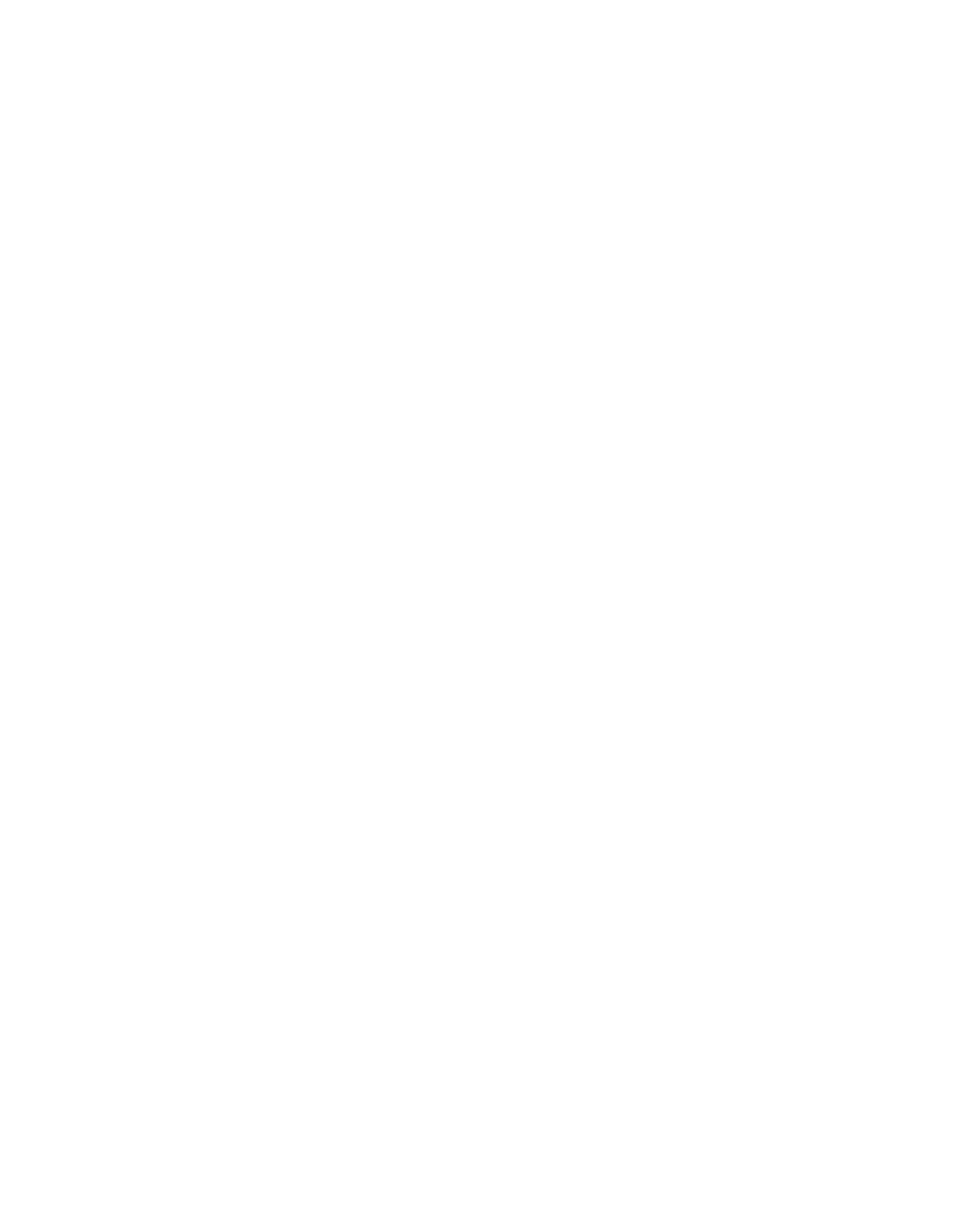# **OTHER CONSTITUENTS IN AGED GARLIC EXTRACT**

# **Oil-soluble and Water-soluble Organosulfur Compounds**

| Weinberg, D., Manier, M., et al. 1992.<br>J. High Resolut. Chromatogr. 15:<br>641-654.<br>Weinberg, D., Manier, M., et al. 1993.<br>J. Agric. Food Chem. 41: 37-41.                                                                                                     | Aged Garlic Extract is rich in water-soluble compounds and contains small amounts of oil-soluble<br>compounds. Weinberg et al. (1992, 1993) developed methodology to detect, identify and quantify nine oil-<br>soluble organosulfur compounds in Aged Garlic Extract: allyl sulfide, allyl disulfide (diallyl disulfide),<br>allyl trisulfide, allyl methyl sulfide, allyl methyl disulfide, allyl methyl trisulfide, methyl disulfide, methyl<br>trisulfide and ethyl 2 propenesulfinate. It was found that the concentration of most of these constituents<br>increased with time. Some compounds nearly tripled in concentration and others increased by an order of<br>magnitude. The results were confirmed by an independent study of the extract from the National Cancer<br>Institute. |
|-------------------------------------------------------------------------------------------------------------------------------------------------------------------------------------------------------------------------------------------------------------------------|-------------------------------------------------------------------------------------------------------------------------------------------------------------------------------------------------------------------------------------------------------------------------------------------------------------------------------------------------------------------------------------------------------------------------------------------------------------------------------------------------------------------------------------------------------------------------------------------------------------------------------------------------------------------------------------------------------------------------------------------------------------------------------------------------|
| Dimitrov, N. and Bennink, M. 1997.<br>Modulation of arachidonic acid<br>metabolism by garlic extracts. Ch. 21.<br>In: Nutraceuticals: Designer Foods<br>III Garlic, Sov and Licorice. Paul P.<br>Lanchance (ed.). Food & Nutrition<br>Press, Trumbell, CT, pp. 199-202. | Dimitrov et al. (1997) and Gwilt et al. (1994) also quantified various organosulfur compounds in Aged<br>Garlic Extract.                                                                                                                                                                                                                                                                                                                                                                                                                                                                                                                                                                                                                                                                        |
| Gwilt, P. et al. 1994. Cancer<br>Epidemiol. Biomarkers Prev. 3:155-<br>160.                                                                                                                                                                                             |                                                                                                                                                                                                                                                                                                                                                                                                                                                                                                                                                                                                                                                                                                                                                                                                 |
| Ichikawa M, Ide N, Yoshida J,<br>Yamaguchi H, Ono K. 2006. J. Agric<br>Food Chem. 54:1535-40.                                                                                                                                                                           | Ichikawa et al. (2006) developed and validated a simple, rapid, and precise analytical method to determine<br>seven organosulfur compounds that are found in garlic: alliin, isoalliin, methiin, cycloalliin, gamma-L-<br>glutamyl-S-methyl-L-cysteine (GSMC), gamma-L-glutamyl- S-(2-propenyl)-L-cysteine (GSAC), and<br>gamma-L-glutamyl-S-(trans-1-propenyl)-L-cysteine (GSPC). The method consisted of using a one-step<br>sample preparation procedure with NP and RP high performance liquid chromatography, with overall<br>recoveries of all seven organosulfur compounds of 97.1-102.3%.                                                                                                                                                                                               |
| Vijayaraghavan M, Wanibuchi H,<br>Takada N, Yano Y, Otani S,<br>Yamamoto S, Fukushima S. 2000. Jpn<br>J Cancer Res. 91: 780-5.                                                                                                                                          | Vijayaraghavan et al. determined the water-soluble components of garlic, S-methylcysteine (SMC) and<br>cysteine provides inhibitory effects on diethylnitrosamine (DEN)-induced hepatocarcinogenesis, promoted<br>with sodium phenobarbitol (NaPB), at the promotion stage. However, only SMC was able to significantly<br>reduce ODC enzyme activity.                                                                                                                                                                                                                                                                                                                                                                                                                                          |
|                                                                                                                                                                                                                                                                         | Inhibited the Activity of Human Cytochrome-P450 (CYP) Enzymes                                                                                                                                                                                                                                                                                                                                                                                                                                                                                                                                                                                                                                                                                                                                   |
| Greenblatt DJ, Leigh-Pemberton RA,<br>von Moltke LL. In Vitro Interactions<br>of Water-Soluble Garlic Components<br>with Human Cytochromes P450. J.<br>Nutr. 2006;136 Suppl 3:S806-9.                                                                                   | Two water-soluble components of aged garlic extract (AGE), S-methyl-L-cysteine and S-allyl-L-cysteine,<br>at 100 µmol/L reduced CYP3A activity to 20-40% of control.                                                                                                                                                                                                                                                                                                                                                                                                                                                                                                                                                                                                                            |
|                                                                                                                                                                                                                                                                         | <b>Inhibited the Levels of Hepatic CYP2E1 Protein</b>                                                                                                                                                                                                                                                                                                                                                                                                                                                                                                                                                                                                                                                                                                                                           |
| Wargovich MJ. Diallylsulfide and<br>Allylmethylsulfide Are Uniquely<br>Effective among Organosulfur<br>Compounds in Inhibiting CYP2E1<br>Protein in Animal Models. J. Nutr.<br>2006;136 Suppl 3:S832-4.                                                                 | Research results indicate that two organosulfur compounds diallylsulfide and allylmethylsulfide, are<br>effective in significantly reducing levels of hepatic CYP2E1 protein.                                                                                                                                                                                                                                                                                                                                                                                                                                                                                                                                                                                                                   |
| Wargovich MJ. 1998. Recent<br>Advances of the Nutritional Benefits<br>Accompanying the Use of Garlic as a<br>Supplement. Newport Beach, CA.<br>November 15-17, pp32.                                                                                                    | Organosulfur compounds in Alliums (AOSC) are effective in inhibiting carcinogenesis at the initiation<br>stage of esophageal and colon cancers. Inhibitory effects are primarily due to AOSCs ability to reduce<br>CYP2E1 enzyme which activates carcinogens nitrosomethylbenzylamine and azoxymethane responsible<br>for inducing esophageal and colon cancers.                                                                                                                                                                                                                                                                                                                                                                                                                                |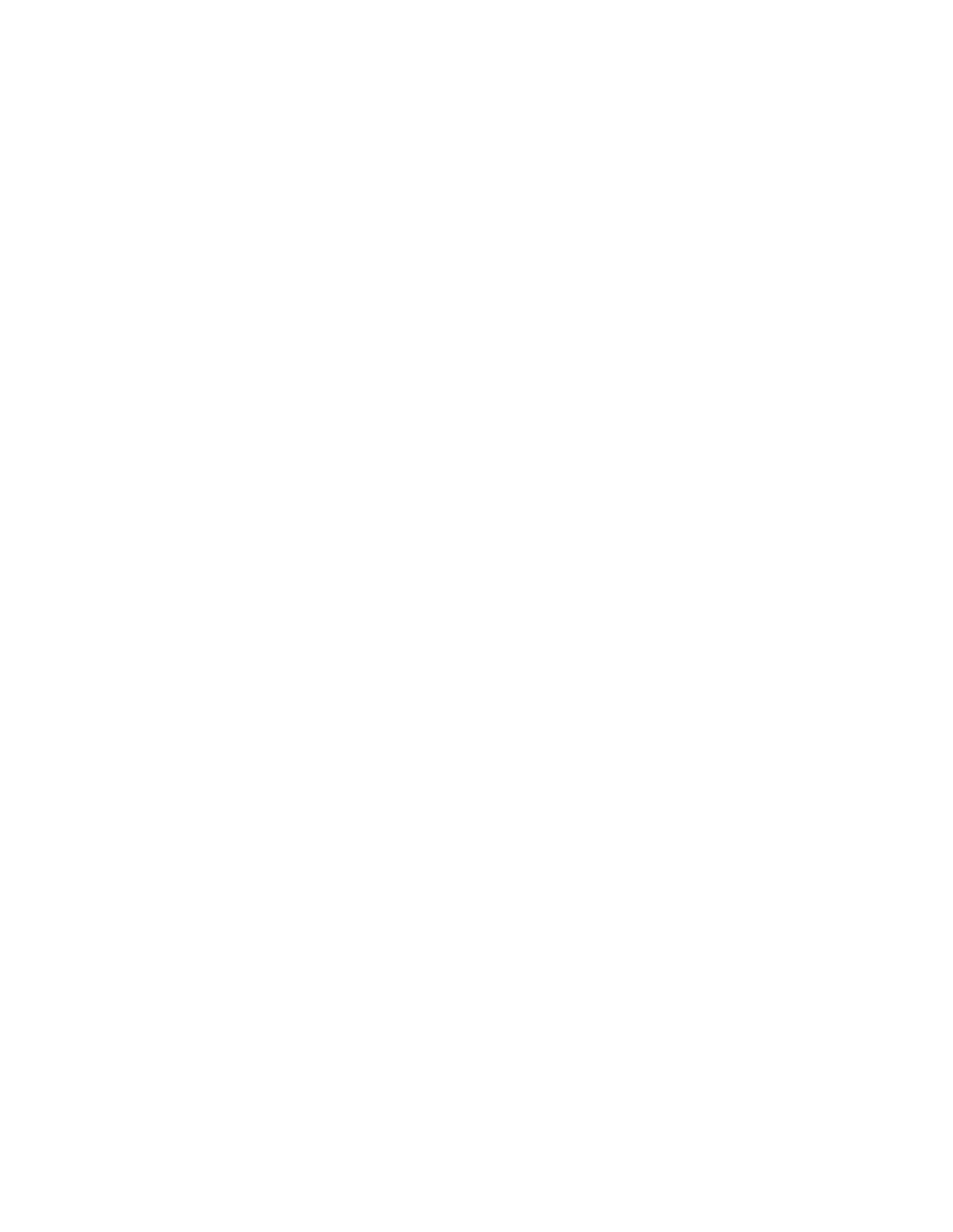# **Enhanced Nerve Survival**

*Nishiyama, N., Moriguchi, T. et al. 1996. Int. Acad. Biomed. Drug Res. Basel. Karger. 11: 253-258.* 

*Moriguchi, T, Nishiyama, N. et al.1996. Phytother. Res. 10: 468-472.* 

*Matsuura, H. 1997. In: Nutraceuticals: Designer Foods III Garlic, Soy and Licorice (Lachance, P.A. ed.), Ch 7., pp. 55-69. Food and Nutrition Press, Inc. Trumbell, CT.* 

*Kokai Tokyo Koho, Japanese Patent H1-252276.* 



# **Allixin**

Nishiyama et al. (1996) and Moriguchi et al. (1996) found Aged Garlic Extract's F-4 protein fraction markedly increased the survival of cultured hippocampal neurons, the first clear evidence that Aged Garlic Extract interacts with brain neurons.

### **Enhanced Growth of Friendly Bacteria B. bifidum and L. acidophilus**

Matsuura (1997) found that the F-4 protein fraction in Aged Garlic Extract enhanced the growth of the beneficial bacteria, *B. bifidum* and *L. acidophilus*. There is an international patent (*#H1-252276*) for this effect.

## **Antimicrobial Activity**

*Kodera, Y., Matsuura, H. et al. 1989. Chem. Pharm. Bull., 37: 1656-1658.*  In 1989, Kodera et al. Isolated a phenolic stress compound from garlic and termed it allixin. Allixin was found to possess weak antimicrobial activity.

*Kodera, Y. et al. 2002. Chem.. Pharm. Bull. 50(3); 405-407.*  Kodera et al. found that allixin, a *de novo* synthesized substand categorized as a phytoalexin, may pose an prohibitory, inhibitory, or post-inhibitory antimicrobial function in garlic. The basis of this conclusion comes from the observation of high accumulation of allixin in necrotic tissue areas after long-term storage.

#### **In vivo Anti-tumor Activity**

*Nishino, H., Nishino, A., et al. 1990. Cancer J. 3: 20-21.*  Nishino et al. found that allixin demonstrated *in vitro* anti-tumor activity and suppressed the promotion of two-stage carcinogenesis *in vivo*. Allixin, inhibited the development of skin cancer induced by the carcinogen, 7,12-dimethylbenz(a)anthracene (DMBA), and the promoter, 12-O-tetradecanoyl (TPA). Nishino et al. suggested that since allixin seems to have no side effects, it might be useful for the prevention of human cancer.

#### **Antimutagenic and Chemopreventive Activity**

*Yamasaki, T., Lau, B. et al. 1991. Cancer Lett. 59: 89-94.*  Allixin showed a dose-related inhibition of histidine+ revertants induced by  $AFB<sub>1</sub>$ . (AFB<sub>1</sub> is an aflatoxin produced by the molds found on peanuts). Allixin prevented the binding of this carcinogen to calf thymus DNA and reduced the formation of AFB1-DNA adducts. Allixin also inhibited the formation of carcinogenic metabolites of this aflatoxin and, therefore, the authors suggested that this compound "may thus be useful in the chemoprevention of cancer."

#### **Enhanced Nerve Survival**

*Nishiyama N, Moriguchi T, Katsuki H, Saito H, Matsuura H, Itakura Y. 1996. 116th Annual Meeting of the Pharmaceutical Society of Japan, Kanazawa (Japan), March 27-29. Abst# 27(J1) 10-2. (Japanese)* 

Nishiyama (1996) has reported the effect of allixin, one of the stress compounds in garlic, on survival of neuron cells using a cell culture system. The neuron cells cannot survive without serum and began to die in 72h. Neuron cells were conincubated with allixin for 48h, and the survival rate and condition of the cells was examined. Results indicate incubation with allixin demonstrated a significant improvement in survival rate in a dose dependent manner, and promoted the branching of cells. In order to reduce the side effects, garlic's derivatives were chemically synthesized and the survival rate of nerve cells was studied. As a result, 2,6-dimethyl-3-hydroxy-4-pyrone (DHP) was found to show similar activity with less toxicity. These two compounds may be useful as external neurotrophics.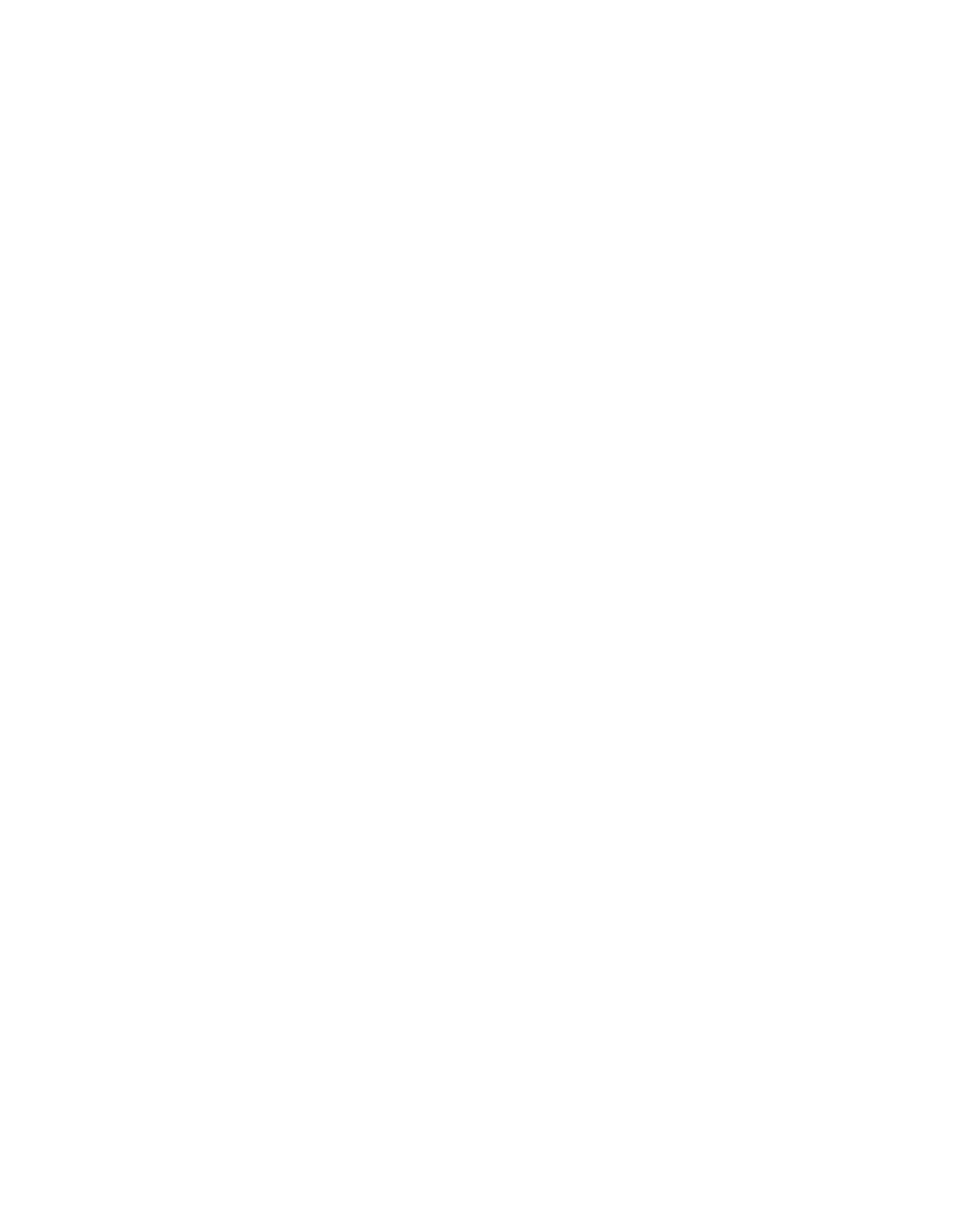# **Chemistry of AGE**

*Morihara, N., et al. 2005. Aged garlic extract inhibits peroxynitriteinduced hemolysis. Redox Report. 10(3): 159-165.* 

*Amagase H, Rosen R. Garlic is Effective without Allicin (1) Current Marker Compound for Herbs is Not Marker. ICNPR, July 31-August 4, 2004.* 

*Ide N, et al. Antioxidants in processed garlic. 1. Fructosyl arginine identified in aged garlic extract. International Congress Series 1245m 447-448, 2002.* 

*Ide, N, et al. 2003. Antioxidants in Processed Garlic: Tetrahydro-ßcarboline Derivative in Aged Garlic Extract. American Chemical Society, Ch 22 pg. 250-263.* 

*Ide N, Ichikawa M, Ryu k, Ogasawara K, Yoshida J, Yoshida S, SasaokaT, Sumi S, Sumiyoshi H. 2002. In International Congress Series 1245, The Maillard Reaction in Food Chemistry and Medical Science: Update for The Postgenomic Era. Pp449-50.* 

*Kodera, Y, et al. 2003. Garlic Chemistry: Chemical and Biological Properties of Sulfur-Containing Compounds Derived from Garlic. American Chemical Society, Ch. 30, pg. 346-357.* 

*Thomson M, Ali M. 2003. Garlic [Allium sativum]: A Review of its Potential Use as an Anti-Cancer Agent, Curr Cancer Drug Targets, Feb 3(1): 67-81.* 

*Ryu, K, and Ide, N., et al 2003. Liquid chromatography-mass spectrometry method for fructosylarginine, an antioxidant in the aged garlic extract. American Chemical Society, Ch 23, pg. 264- 273.* 

*Kodera Y, Matsuura H, Sumiyoshi H, Sumi S. 2001. Joint ACS-ISoFF Symposium on Food Factors for Health Promotion. San Diego, CA April 1-5 Abst #AGFD 108.* 

*Ichikawa M, Ide N, Ono K. 2006 J. Agric Food Chem. 54: 4849-54 9* 

Morihara, N., et al. found that when AGE was combined with a suspension of erythrocytes, it decreased peroxynitrite-induced hemolysis in a concentration-dependent manner. SAC, found in AGE, was also found to decrease hemolysis. Since peroxynitrite is a strong oxidant, it has been shown to cause vascular or tissue damage. Therefore, AGE and its constituents may be helpful for preventing cardiovascular diseases and may help prevent the damage of membranes in erythrocytes.

Allicin is not active or marker compound in garlic products. AGE uses *S-*allyl cysteine (SAC) instead, since SAC is bioavailable and active in the body. It is reasonable to use such compound for standardization.

Ide, et al. used several in vitro assay systems and high-performance liquid chromatography (HPLC) to determine the antioxidant effects of fructosyl arginine (Fru-Arg), a compound in AGE. The study reported that Fru-Arg forms and is increased during the aging process and plays an important role as an antioxidant.

Ide, et al. used liquid chromatography mass spectrometry (LC-MS) to determine the antioxidant effects of four tetrahydro-ß-carboline derivatives. These compounds were found to increase during the aging process and may be an important antioxidant in AGE.

Garlic chemistry has been overviewed by this article. It explains unique characteristics of AGE with a cascade of chemical reactions of garlic. Many unique chemical constituents in AGE were listed and reviewed with pharmacokinetic behavior *in vivo* (in the actual body), which is essential for the true active compounds. AGE has many of these bioavailable compounds in it.

In a review on garlic, SAC and SAMC, present in aged garlic extract, were found to have the highest activity of scavenging free radicals. SAC, in several disease models, was also shown to decrease the growth of both chemically induced and transplantable tumors. This review suggests that garlic consumption may play an important role in the protection from the development of cancer.

Fructosyl-arginine (Fru-Arg) is a unique compound only found in AGE and no other garlic products have this kind of compounds in it. Fruct-Arg has a strong anti-oxidant effect and in this article, state-of-the-art analytical technology, new and sensitive liquid chromatography-mass spectrometry (LC-MS) method has been developed for this unique compound and reported.

The biological activities of water-soluble compounds derived from garlic, such as *S-*allylcysteine (SAC) and *S-*allylmercaptocysteine (SAMC), has become the center of attention because they are odorless and safe. *S-*allyl groups play a significant role in the pharmacological activities of organosulfur compounds derived from garlic based on studies on structure-activity relationships.

Ichikawa et al. (2006) studied the changes in organosulfur compounds in garlic cloves during storage at different temperatures. Results indicated that gamma-glutamyl peptides undergo marked conversion to sulfoxides when garlic cloves are stored at 4 degrees Celsius. They also demonstrated that isoalliin produced enzymatically from γ-L-glutamyl-*S-*(*trans-*1-propenyl)-L-cysteine (GSPC) is chemically converted to cycloalliin and that the cycloalliin content increases when garlic cloves are stored at higher temperatures.